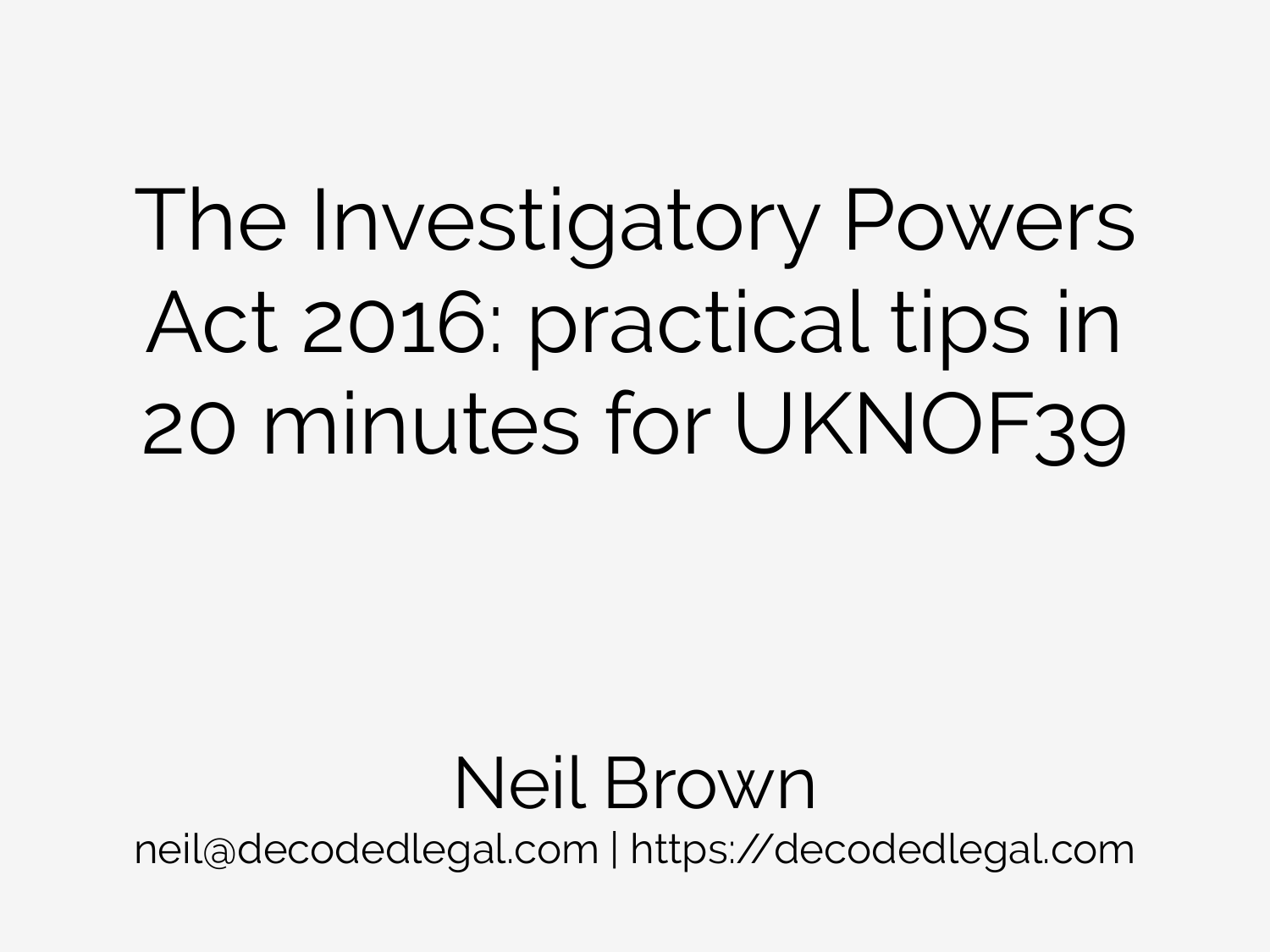I'm a lawyer

#### Telecoms / tech background 12 years experience in this area https://decodedlegal.com decodedsbwzj4nhq.onion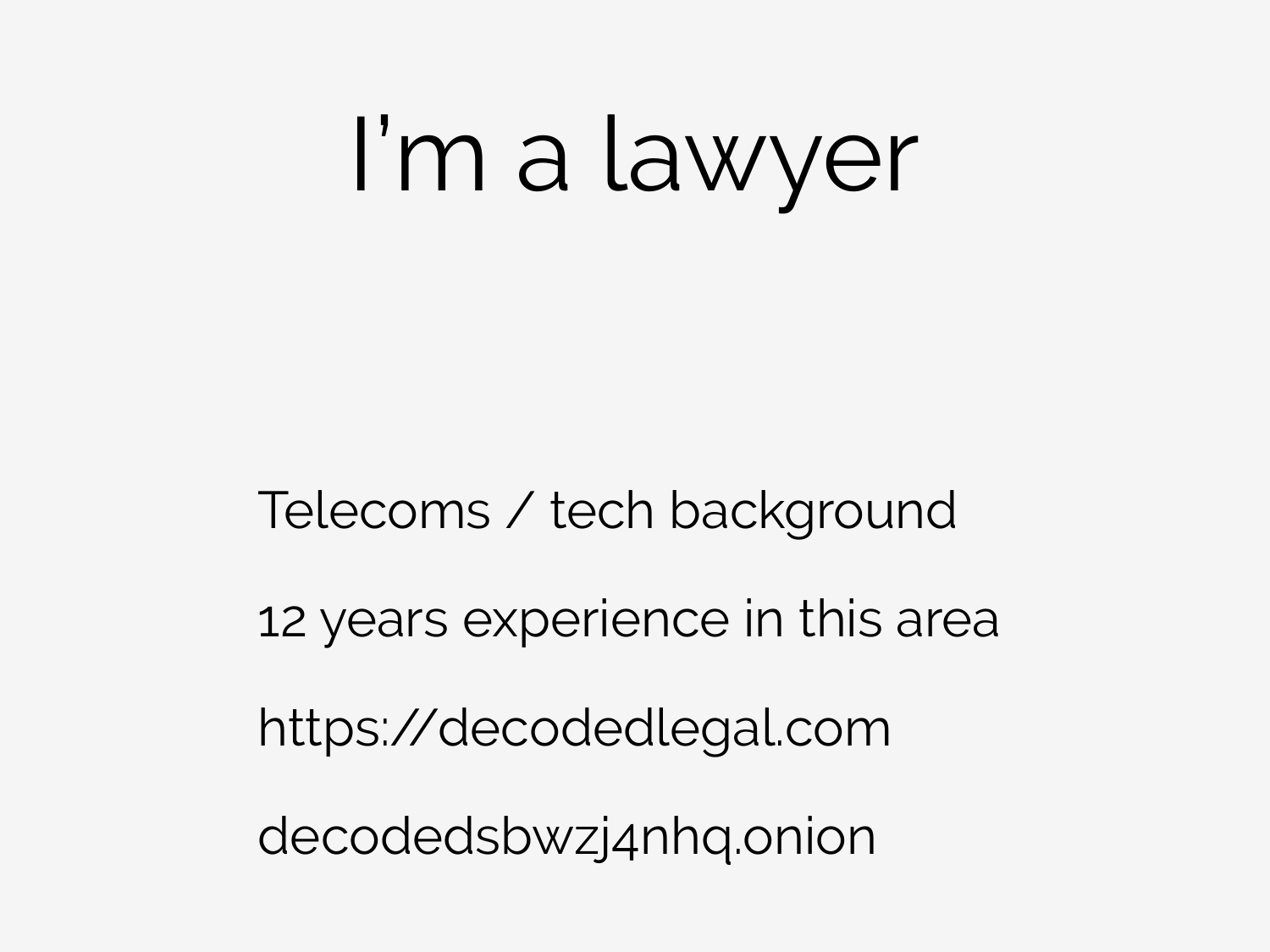### What I'll cover

Where we are now

Handling demands

Your policy / disclosures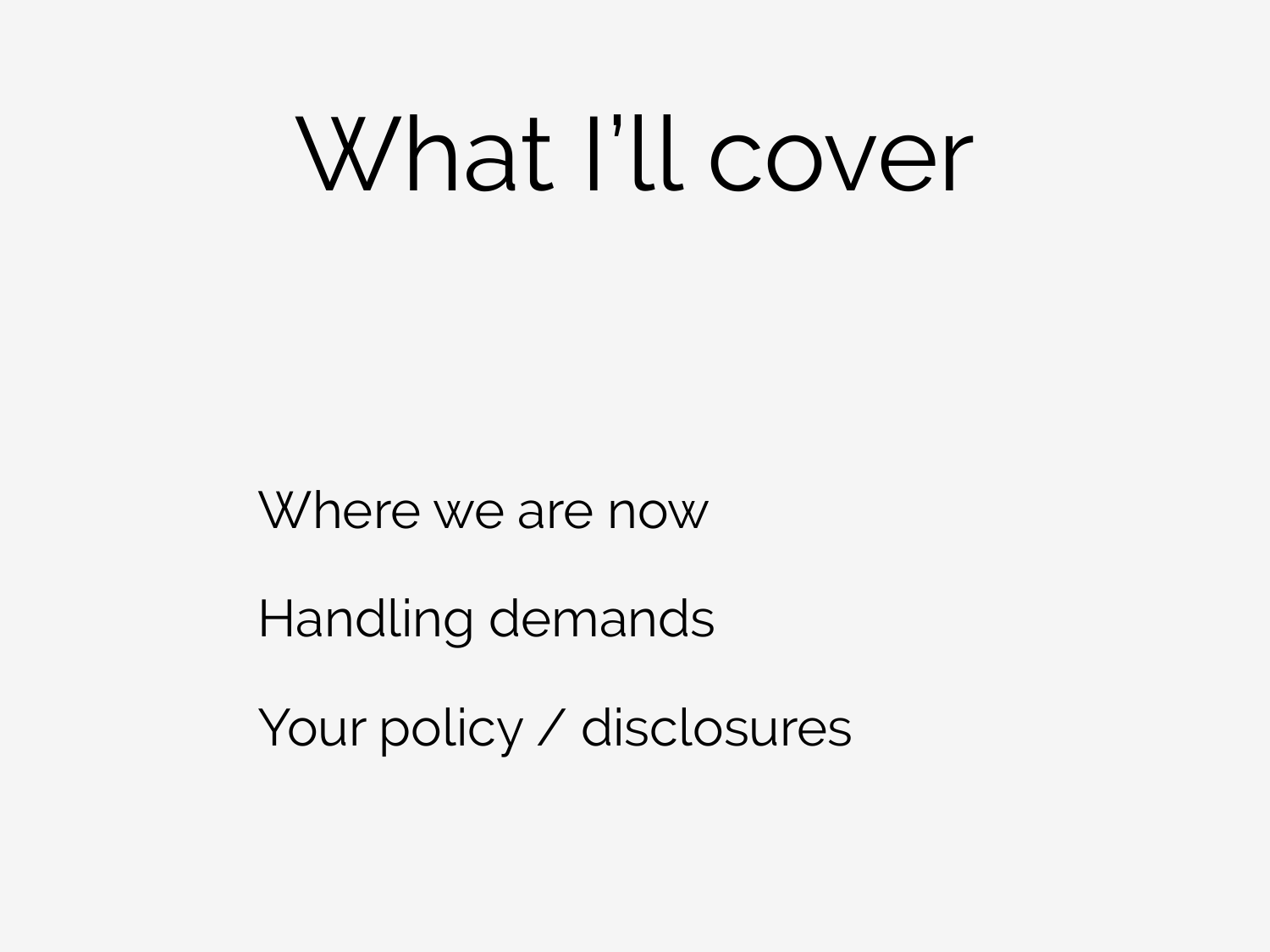#### Where we are now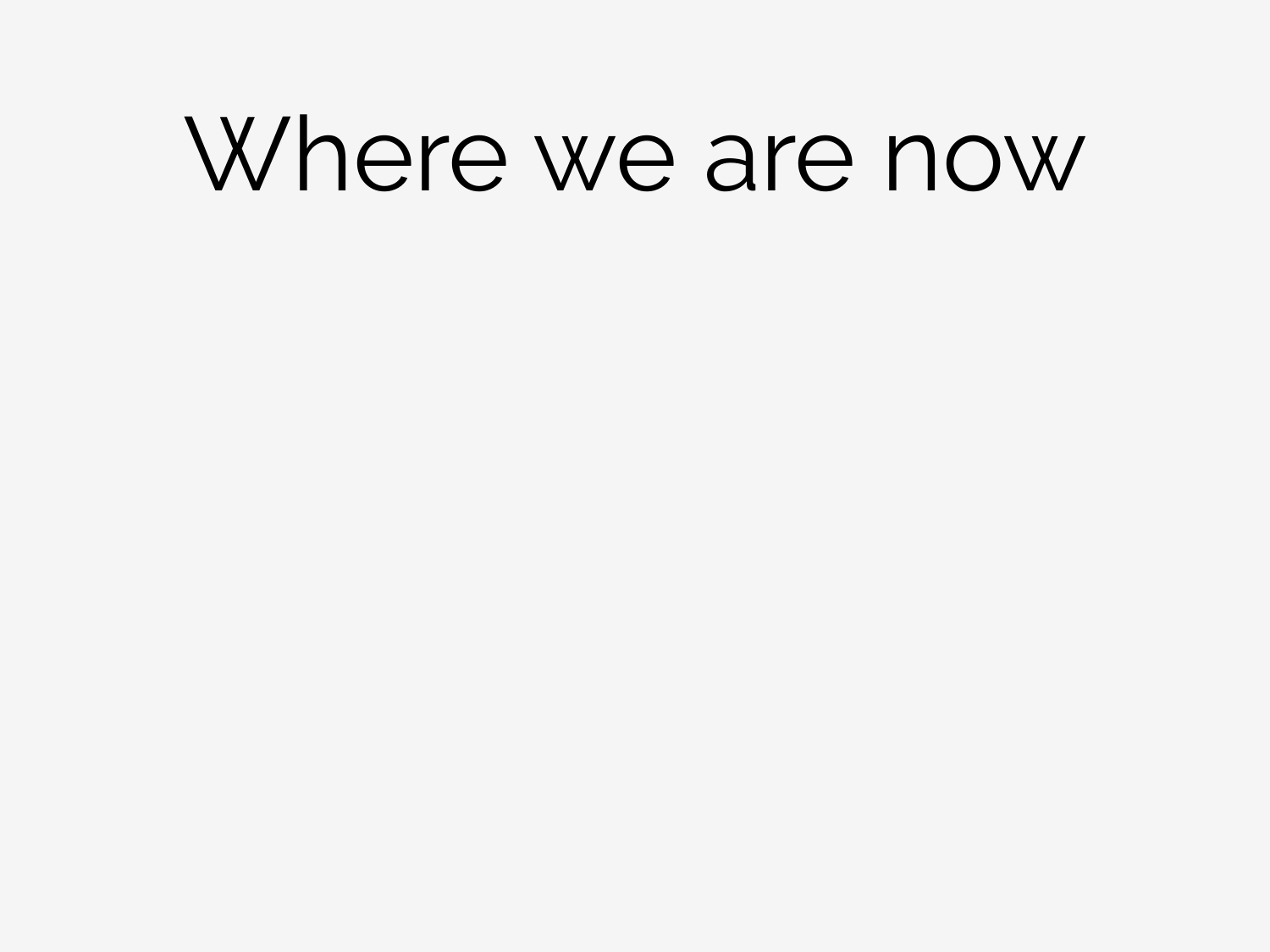## Investigatory Powers Act 2016

Passed in November 2016

On the statute book, but not yet fully in force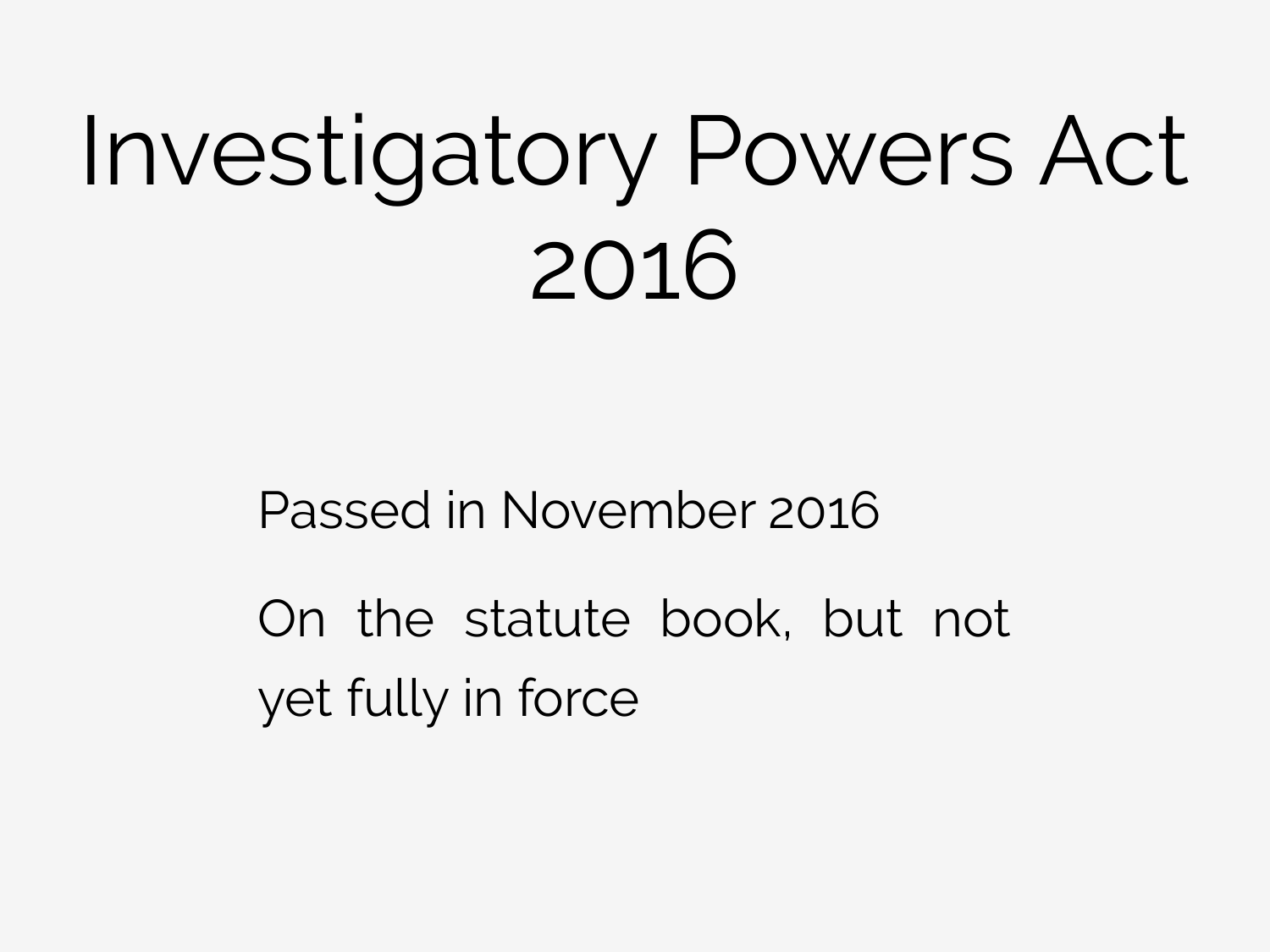| Part 1 | Privacy                |
|--------|------------------------|
| Part 2 | Interception           |
| Part 3 | <b>Obtaining CD</b>    |
| Part 4 | <b>Retaining CD</b>    |
| Part 5 | Equipment interference |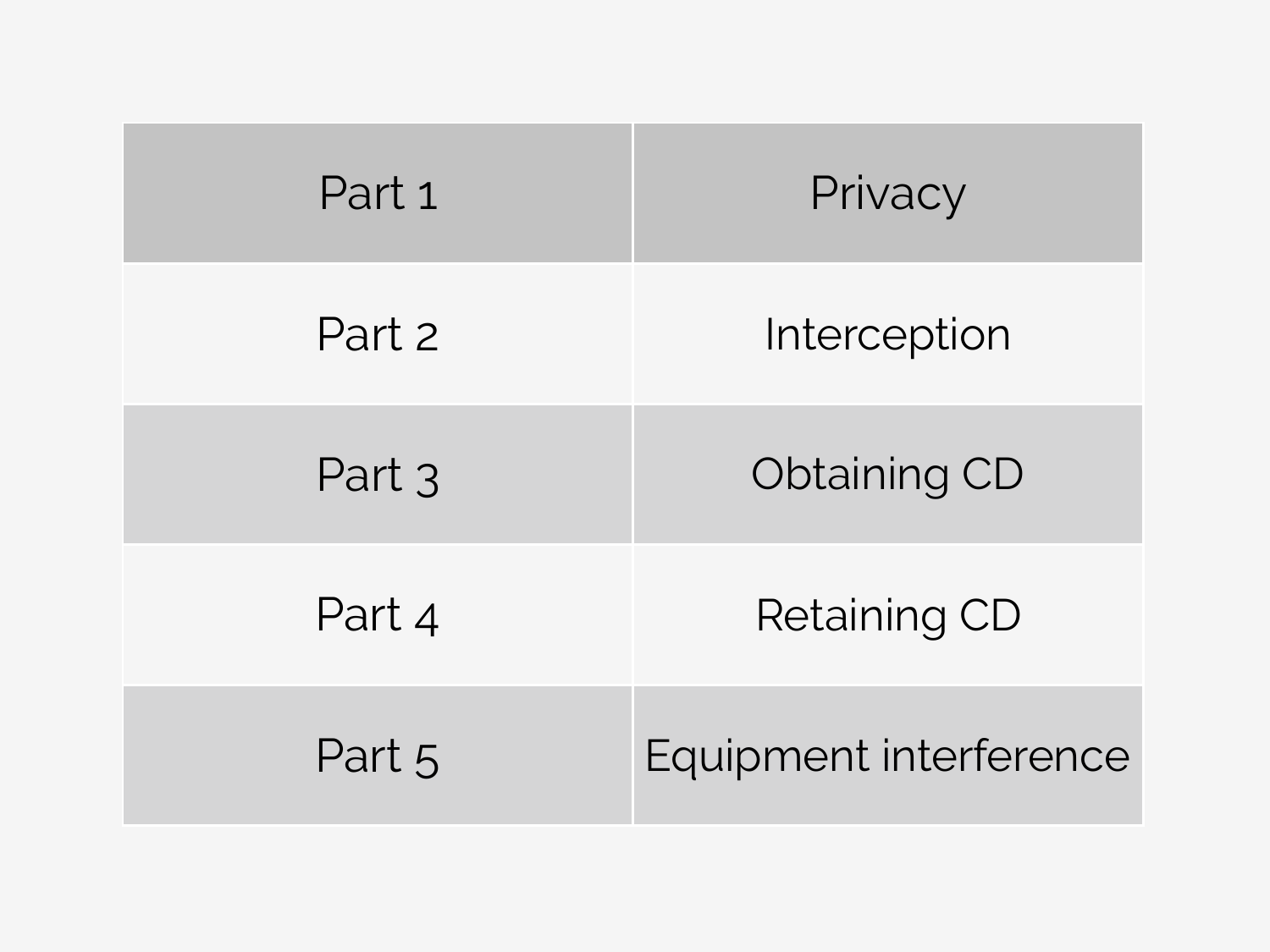| Part 6    | <b>Bulk</b>                    |
|-----------|--------------------------------|
| Part 7    | <b>Bulk personal data sets</b> |
| Part 8    | Oversight                      |
| Part 9    | Miscellaneous                  |
| Schedules | 10 schedules                   |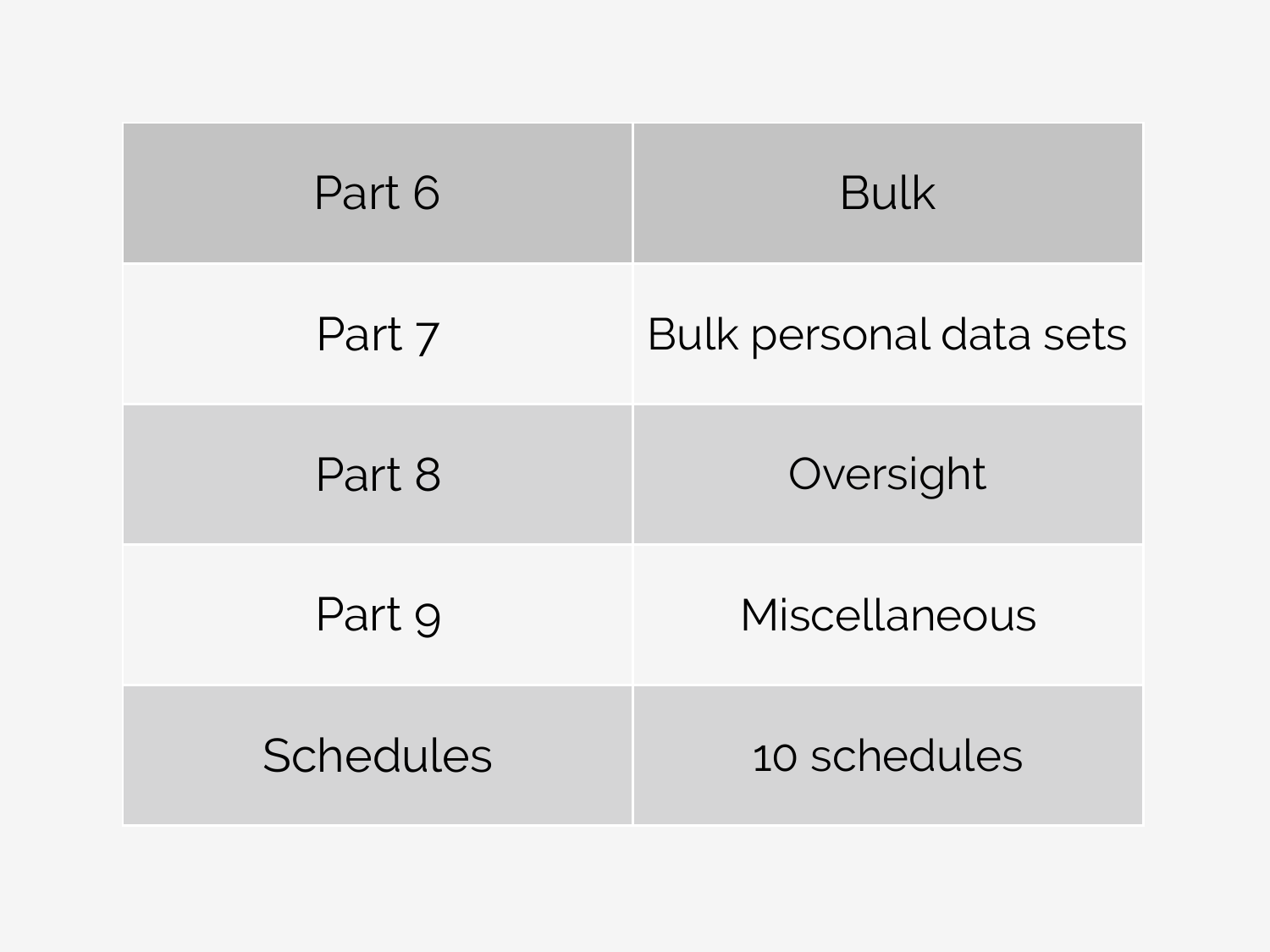## Not much is in force

#### Basic data retention framework

Payments

Oversight body

The rest is yet to come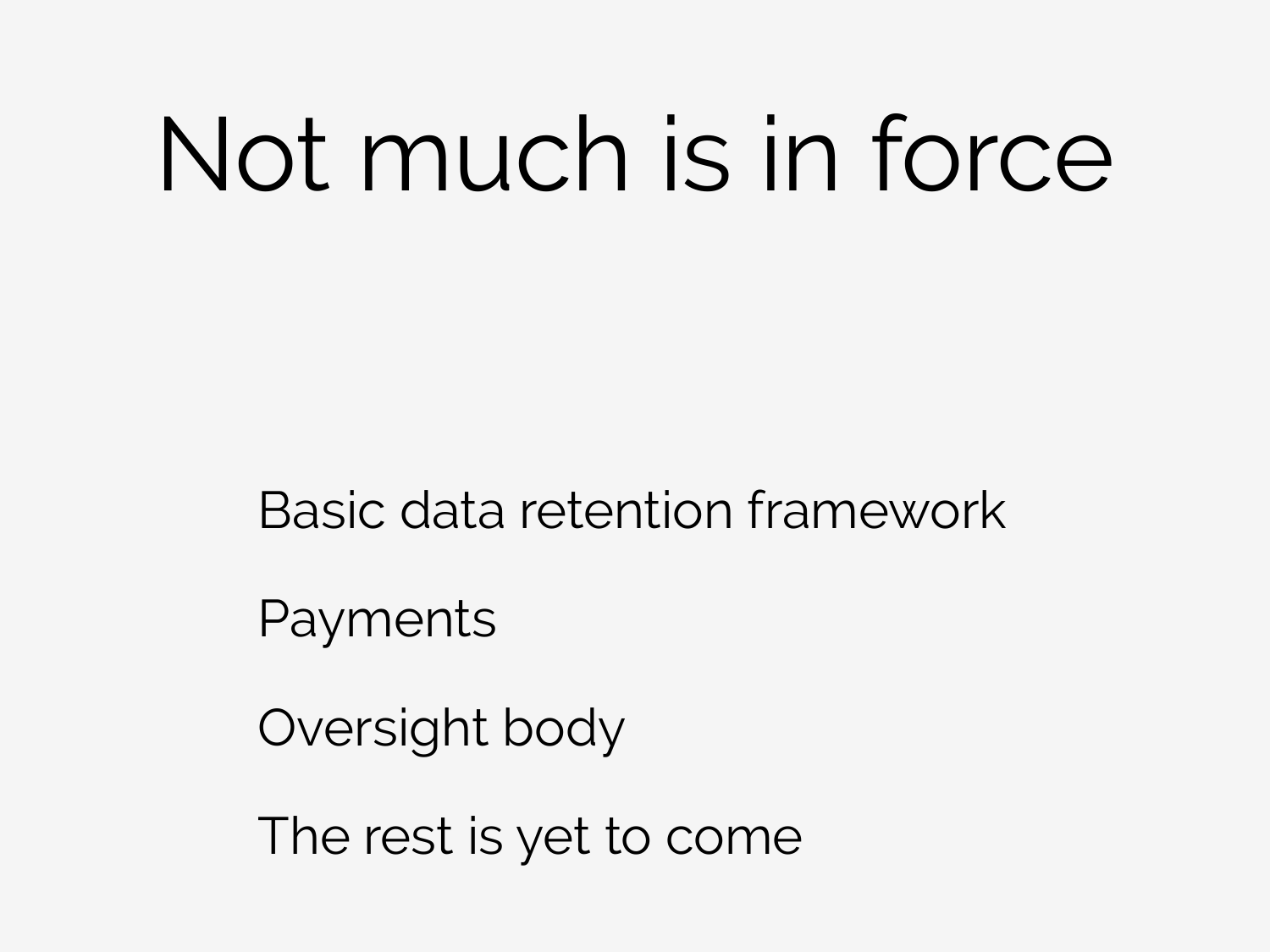## Amendments coming?

Independent approval of CD acquisition coming soon?

Would not affect you, as would happen before you got a notice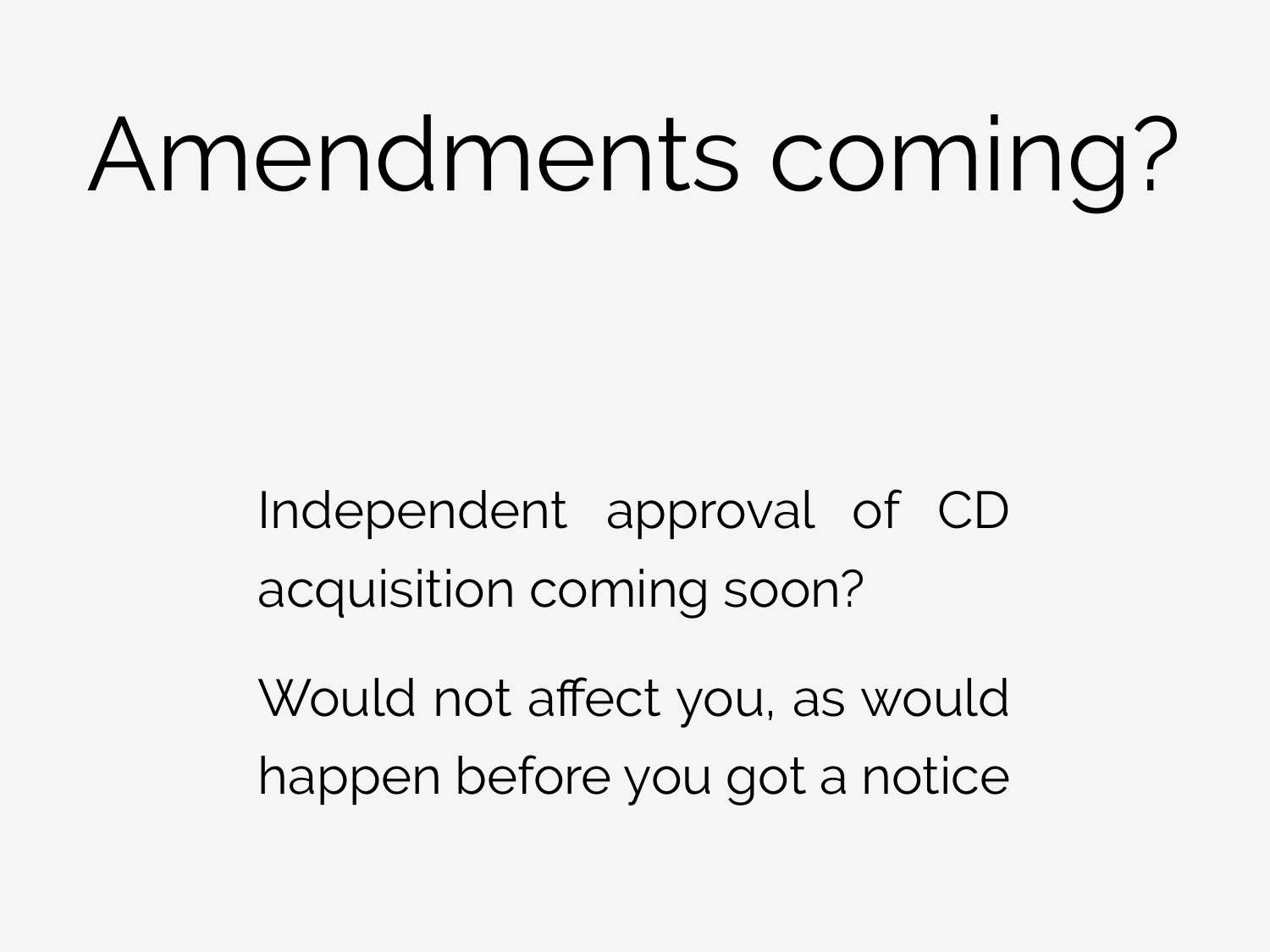## The framework today

| Interception                      | Part 1 Ch 1 RIPA / s48 WTA 2006  |
|-----------------------------------|----------------------------------|
| Obtaining CD                      | Part 1 Ch 2 RIPA and many others |
| <b>Retaining CD</b>               | Part 4 IPA                       |
| Removing electronic<br>protection | Part 3 RIPA                      |
| <b>National security</b>          | s94 Telecoms Act                 |
| Equipment interference            | A mix                            |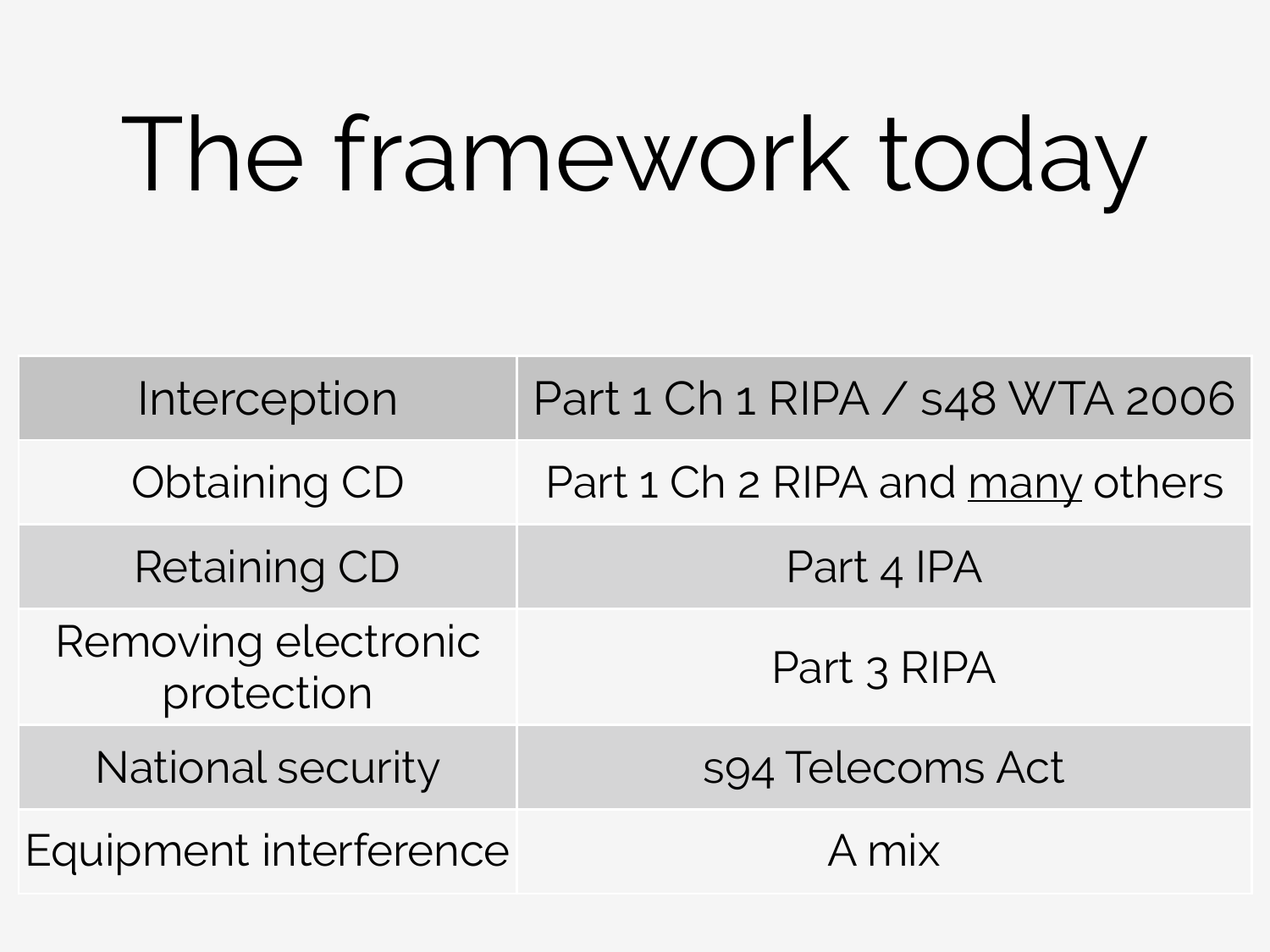## When the IPA is in force

| Interception                      | Part 2 IPA                 |
|-----------------------------------|----------------------------|
| <b>Obtaining CD</b>               | Part 3 IPA and some others |
| <b>Retaining CD</b>               | Part 4 IPA                 |
| Removing electronic<br>protection | Part 3 RIPA                |
| <b>National security</b>          | Part 9 Chapter 1 IPA       |
| Equipment interference            | Part 5 IPA *and others*    |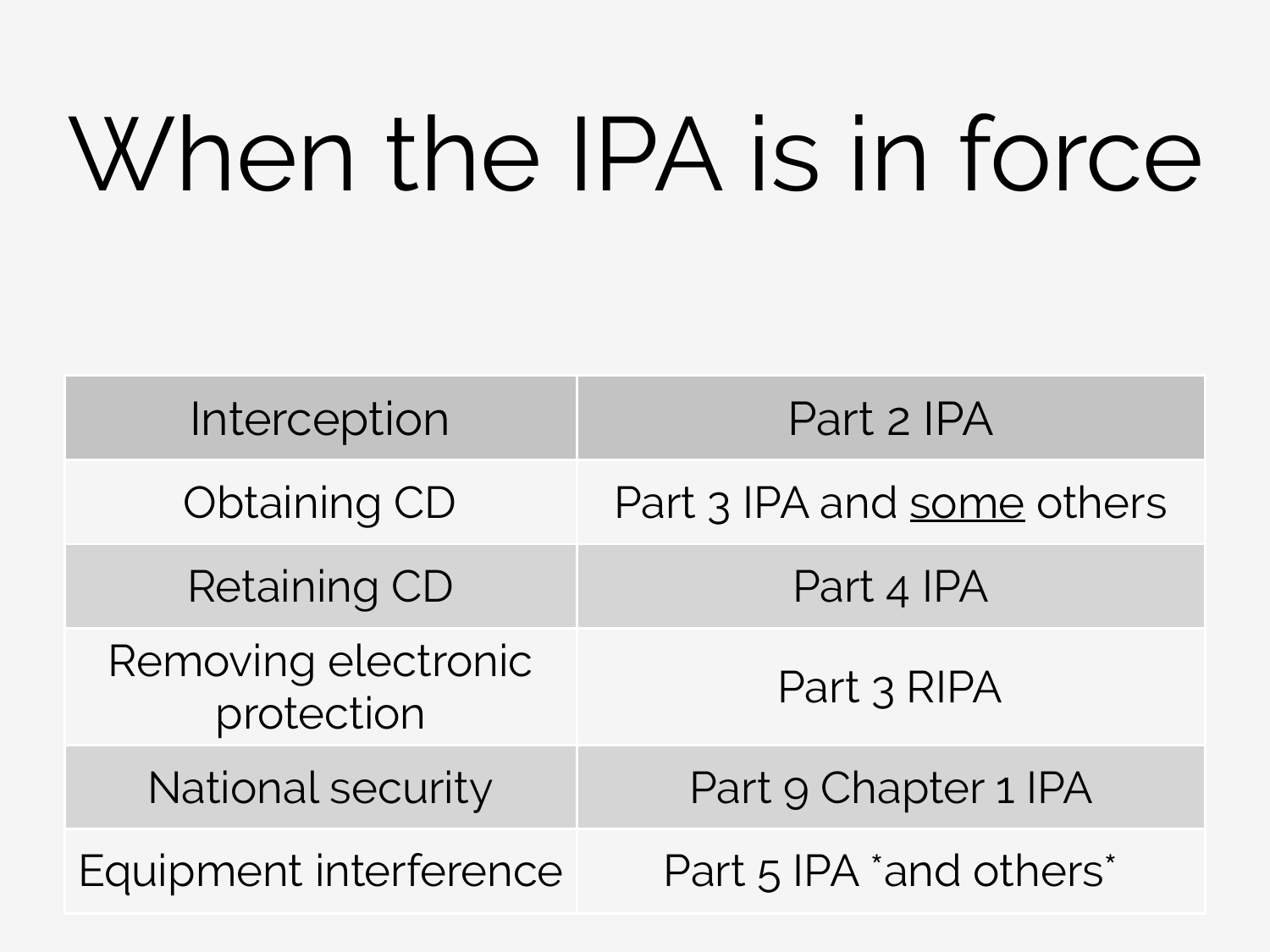## Some definitions

Interception

Data retention

CD disclosure / acquisition

Equipment interference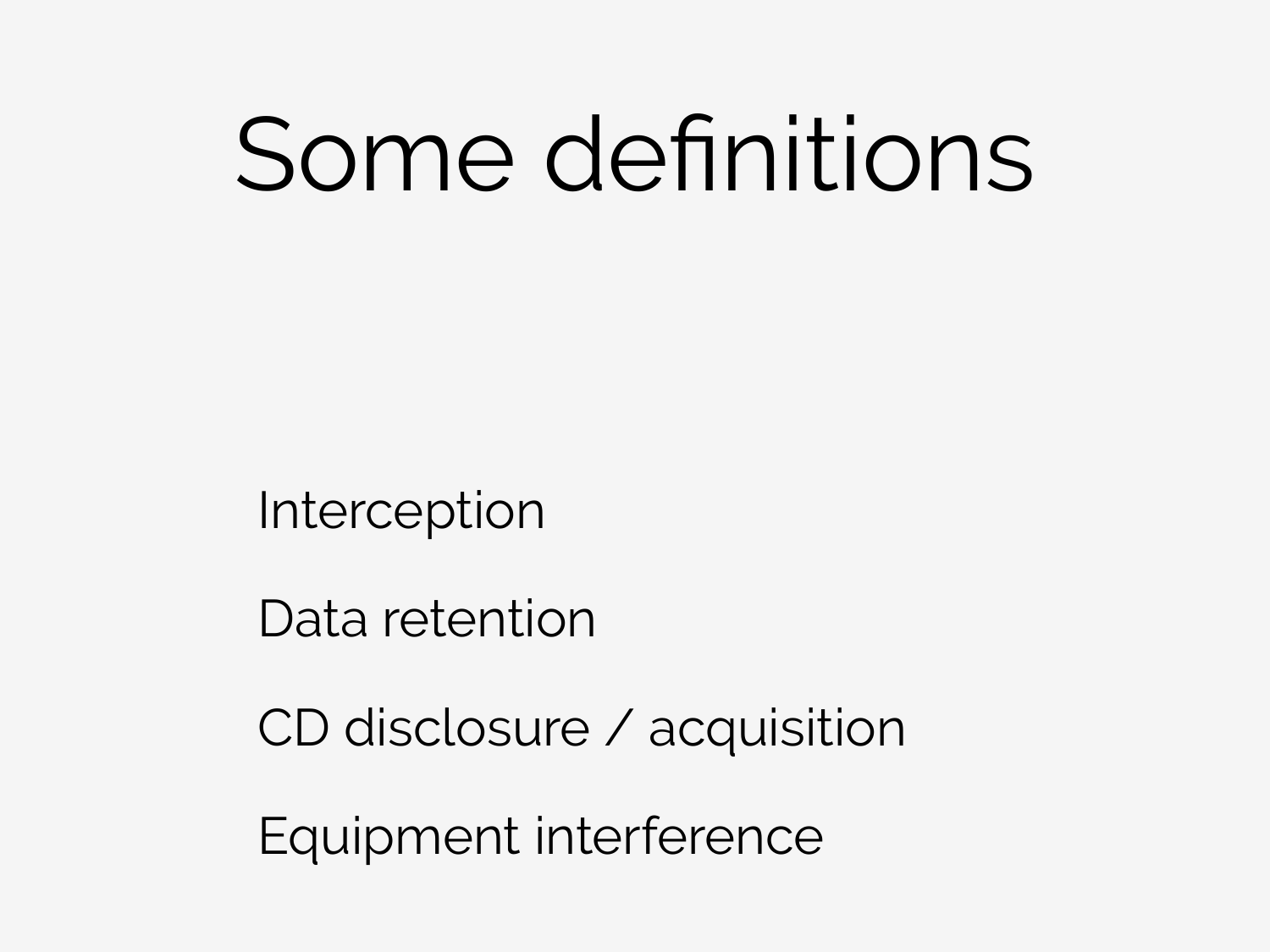## Some definitions

Technical capability notice

National security notice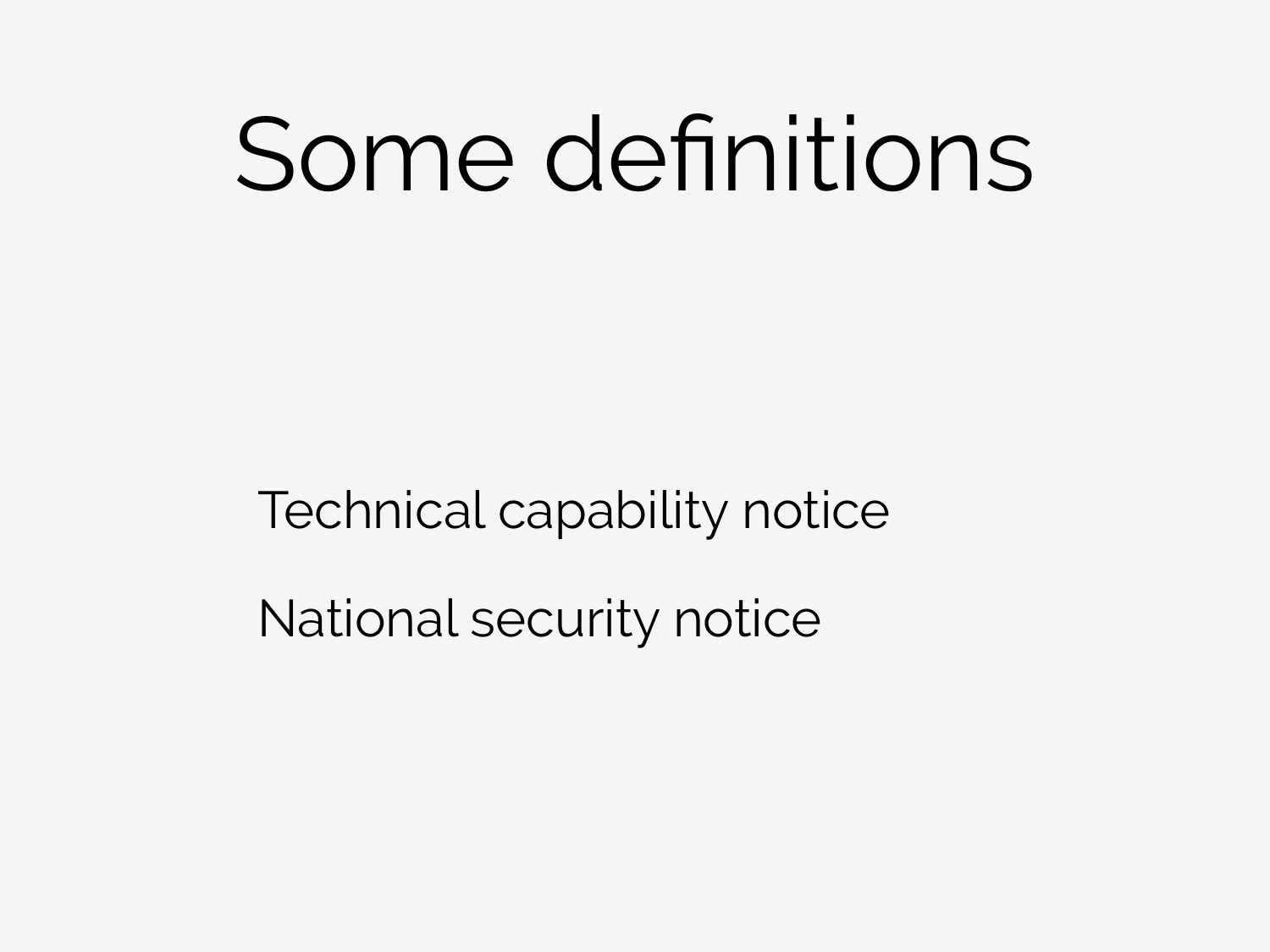## Handling demands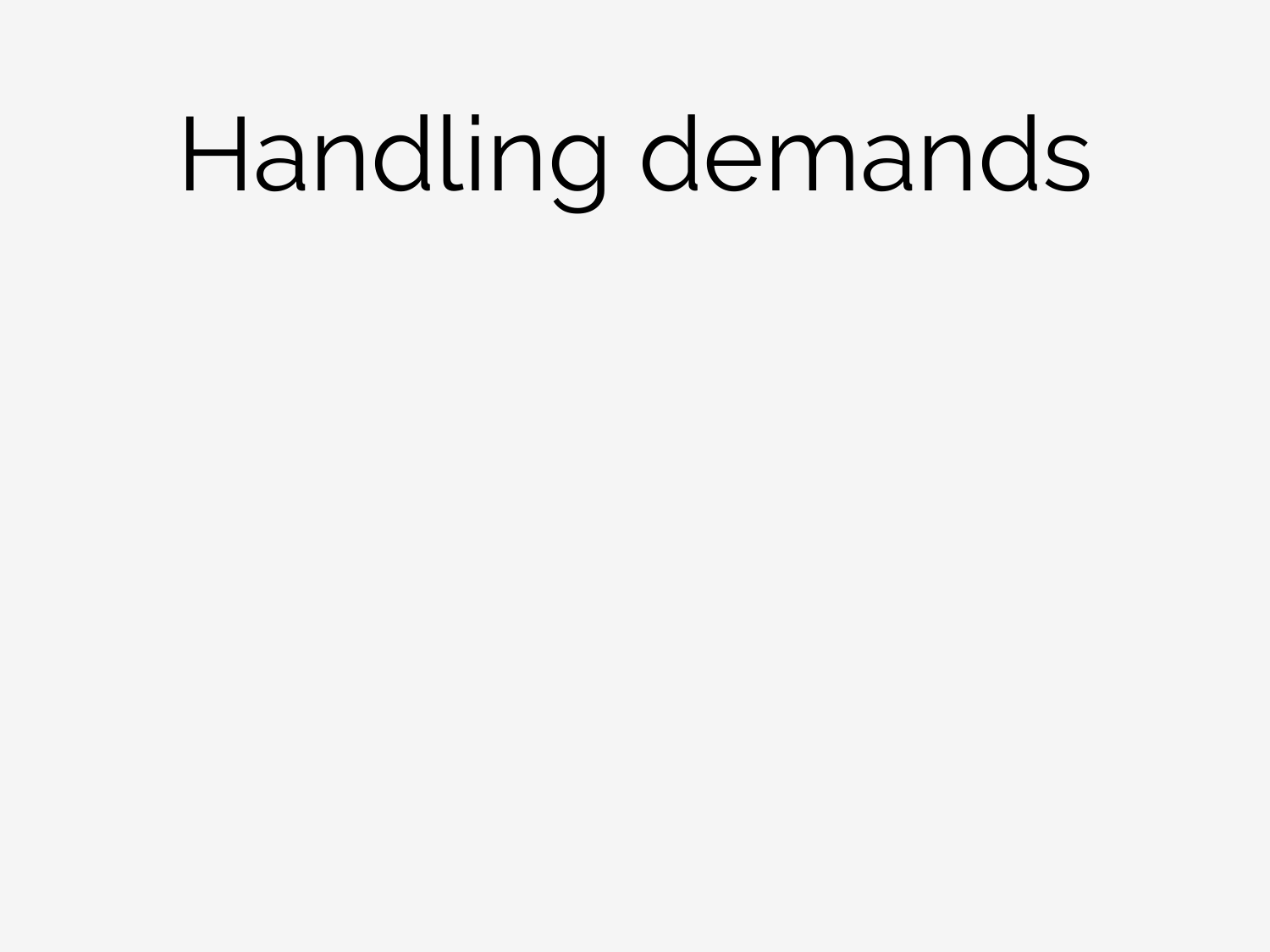## Is it a voluntary notice?

Some notices look formal but are actually requests

e.g. s29(3) DPA 1998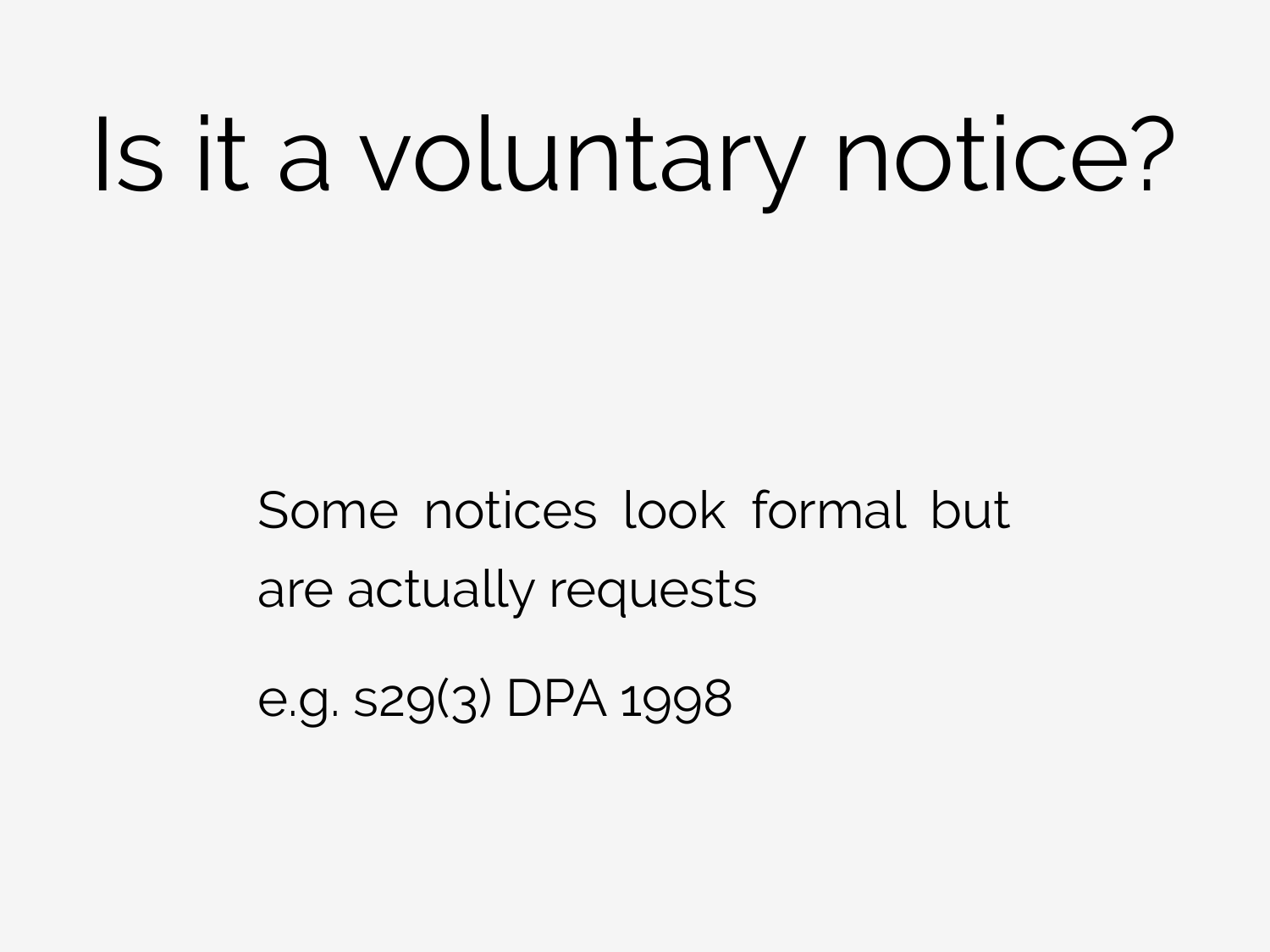## If it is a mandatory demand, what is it?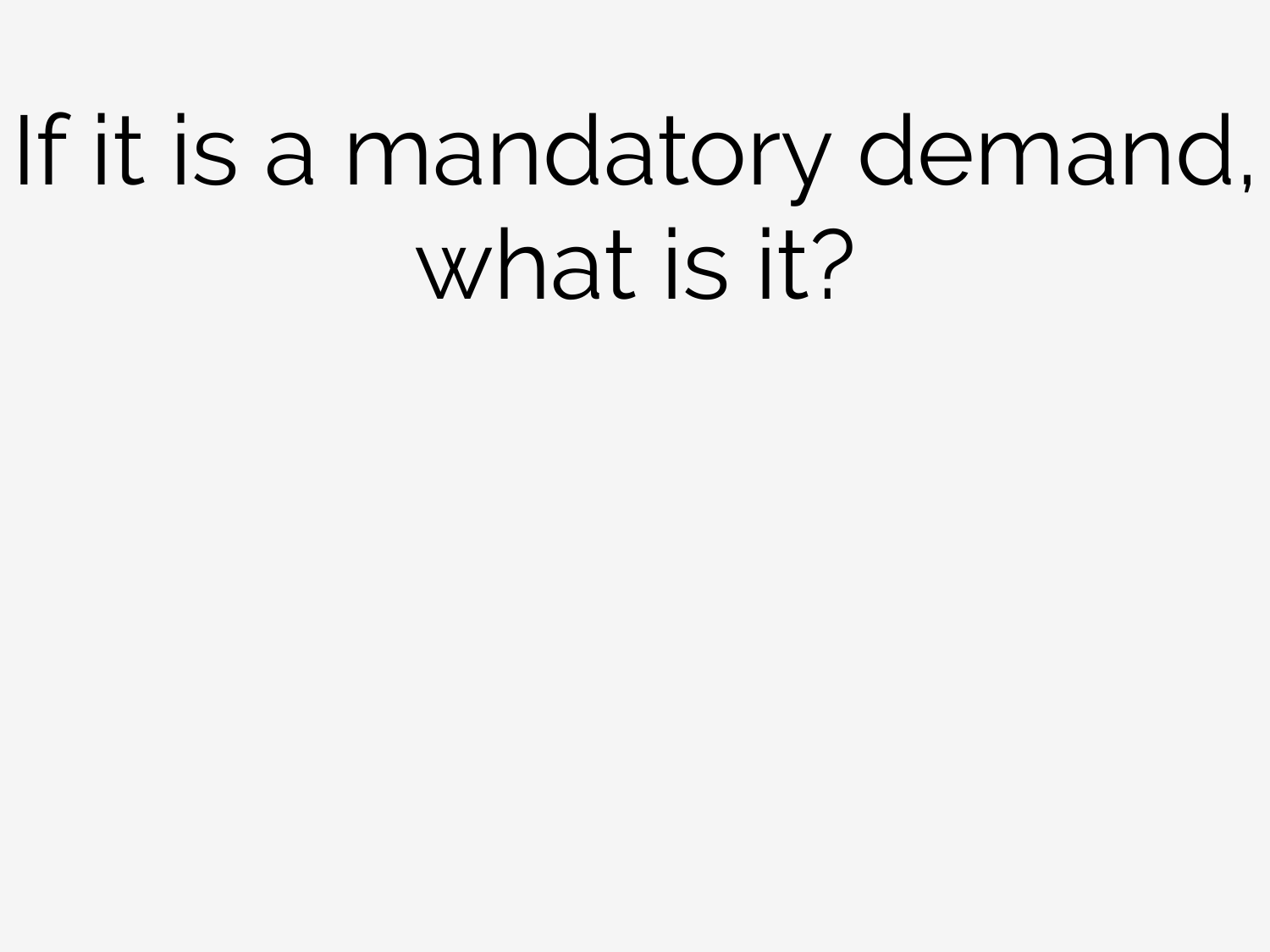## Strategic notices

*Probably* not, unless you have one already

Prior consultation

Have a chat with a lawyer?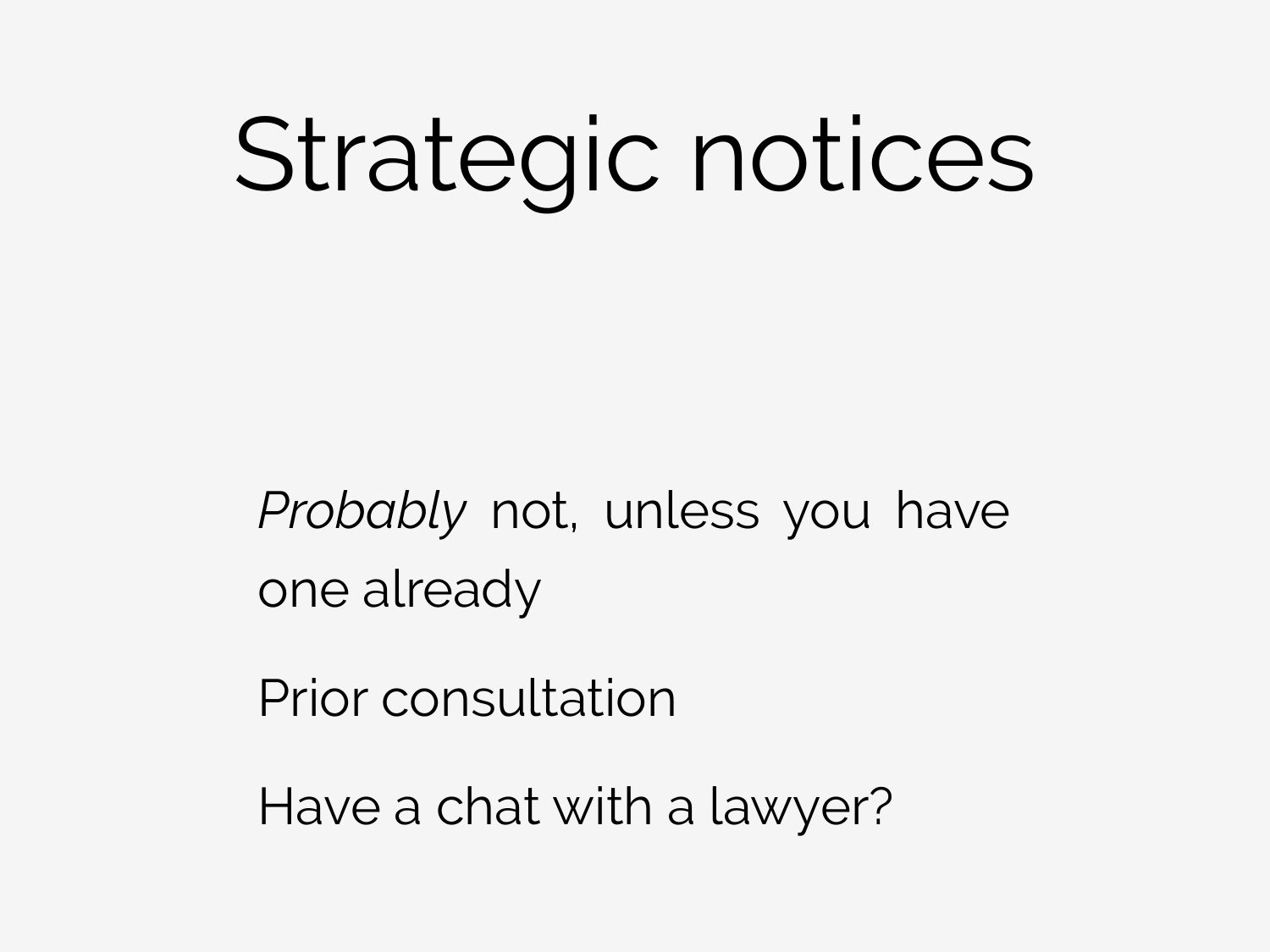#### Tactical notices

You might get prior warning More likely for interception Probably not for CD acquisition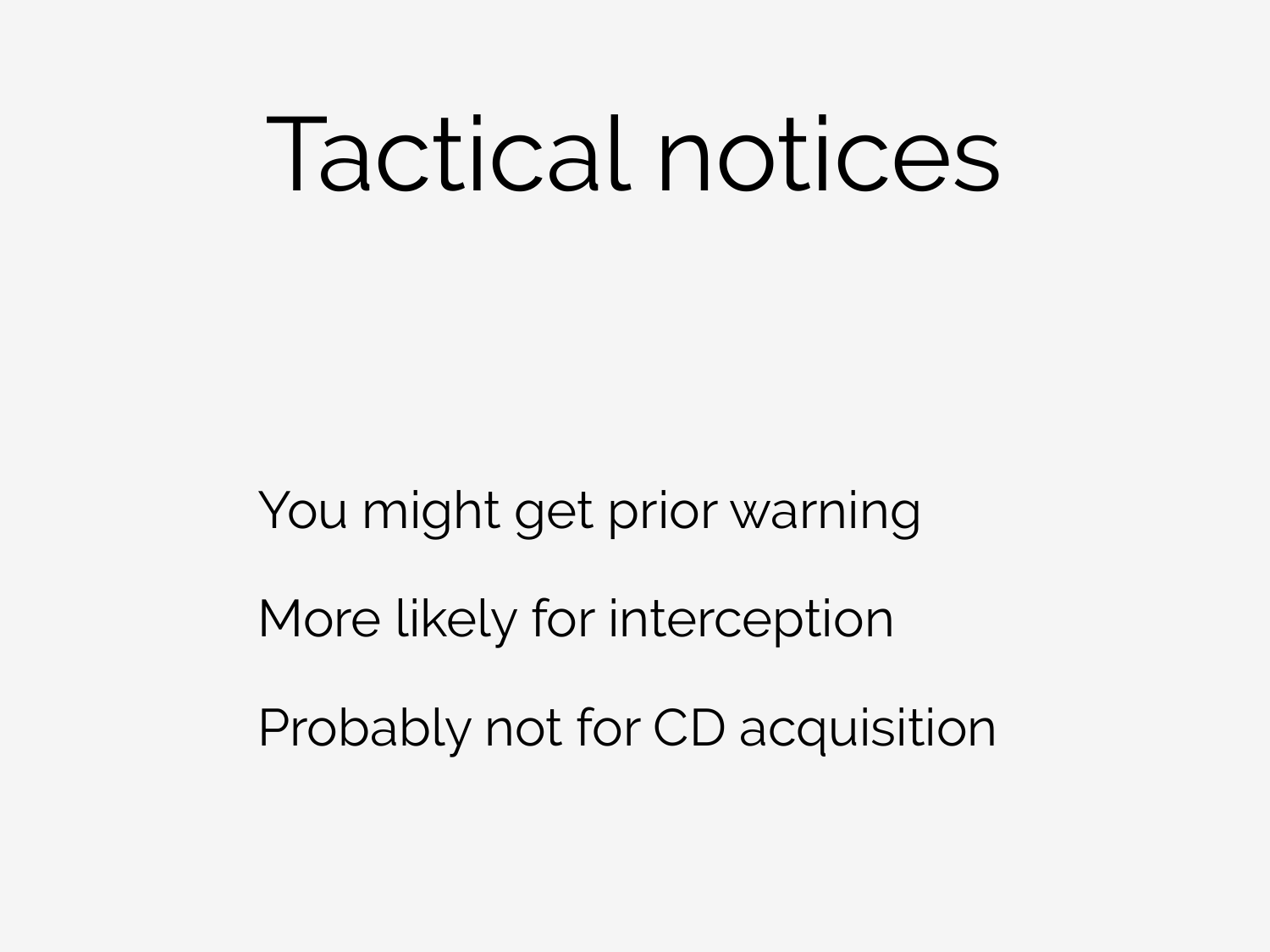## Step 1: verify sender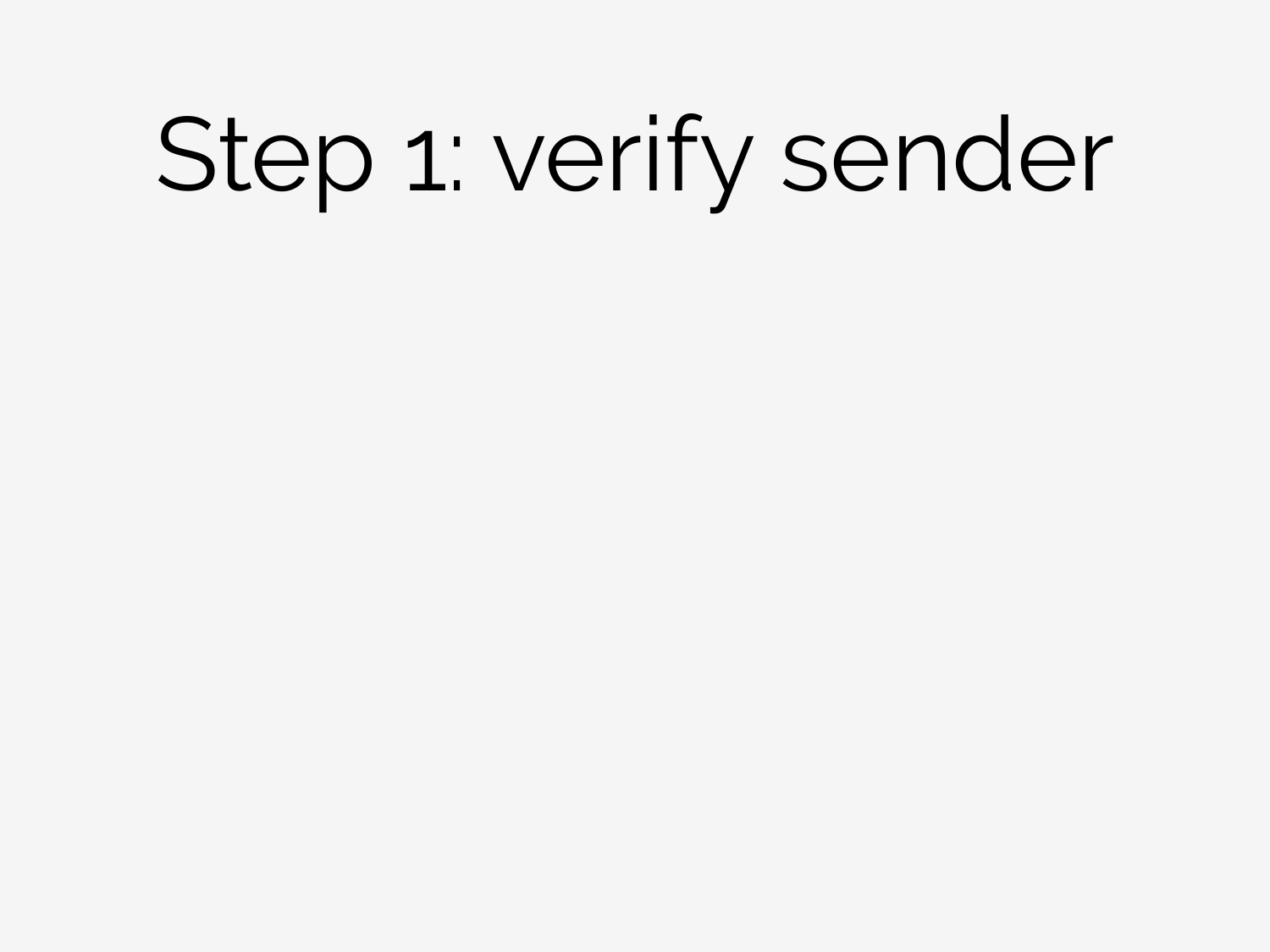## Step 2: validate it

What legislation?

What is it requiring?

Can it be served on you?

Cannot "look behind" it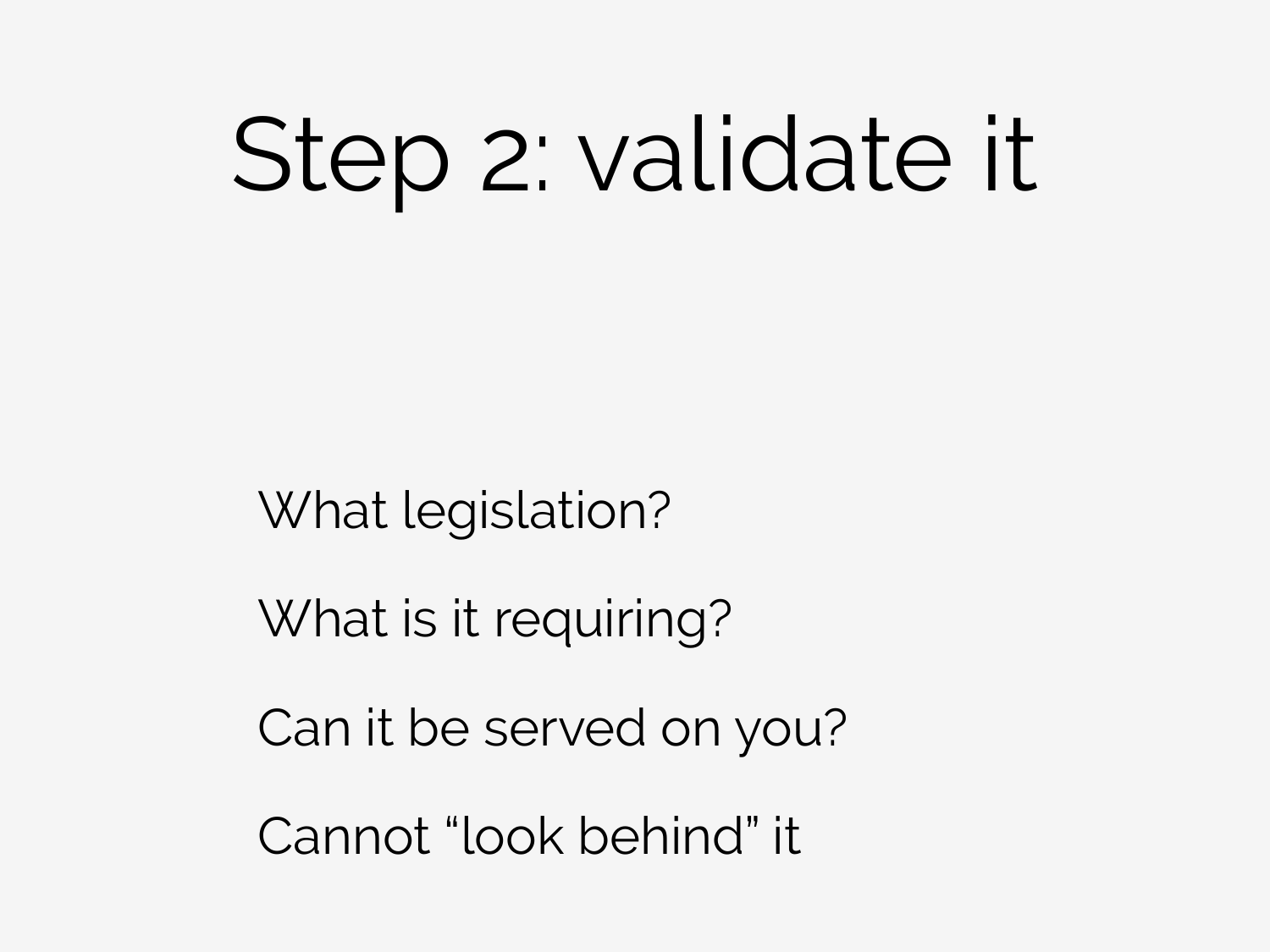# Step 3: can you fulfil it?

Statutory duty to assist

Potential for injunction if you do not

Interception: criminal offence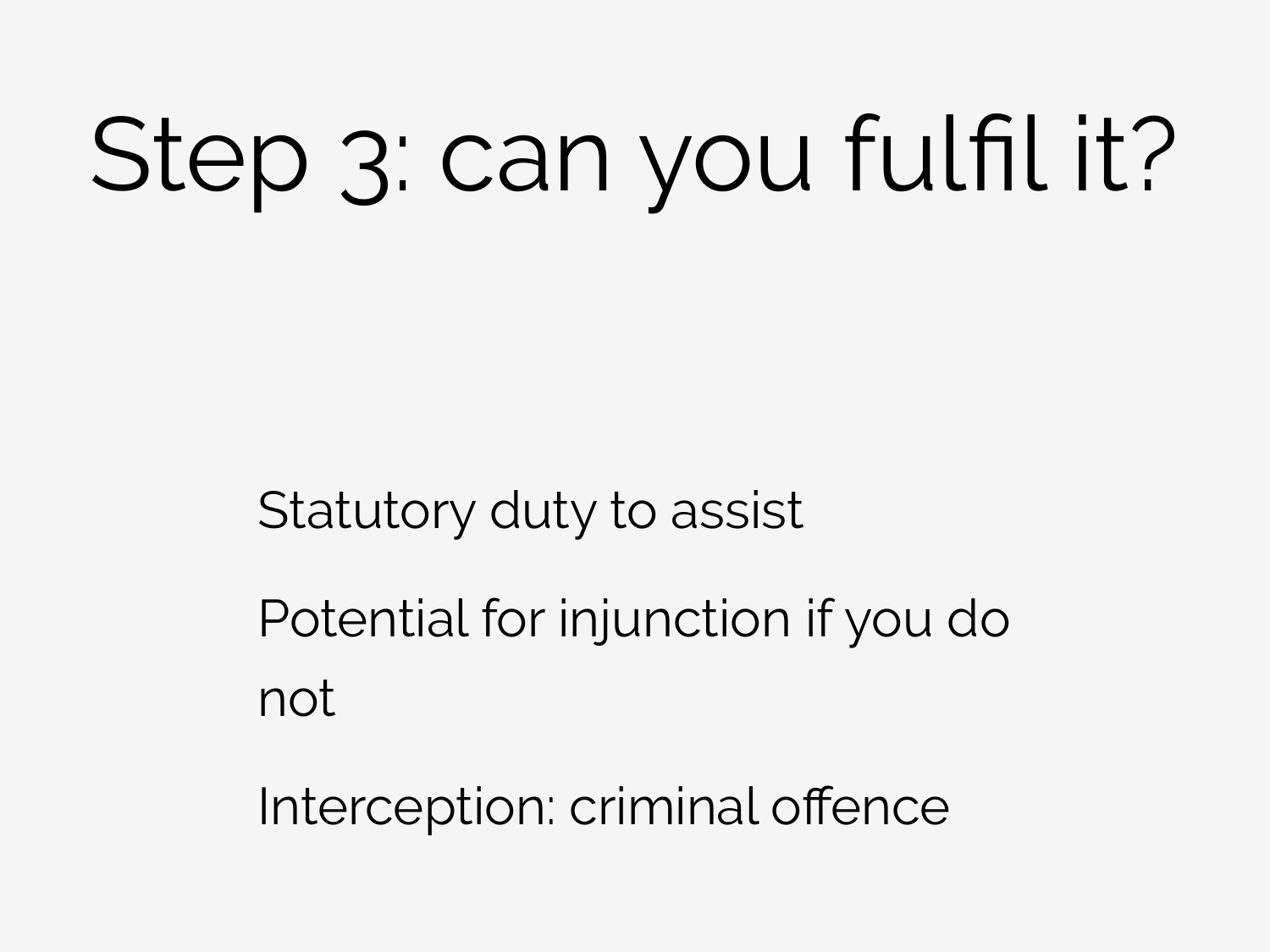# Step 3: can you fulfil it?

It's not an unlimited duty

"reasonably practicable"

Case-by-case determination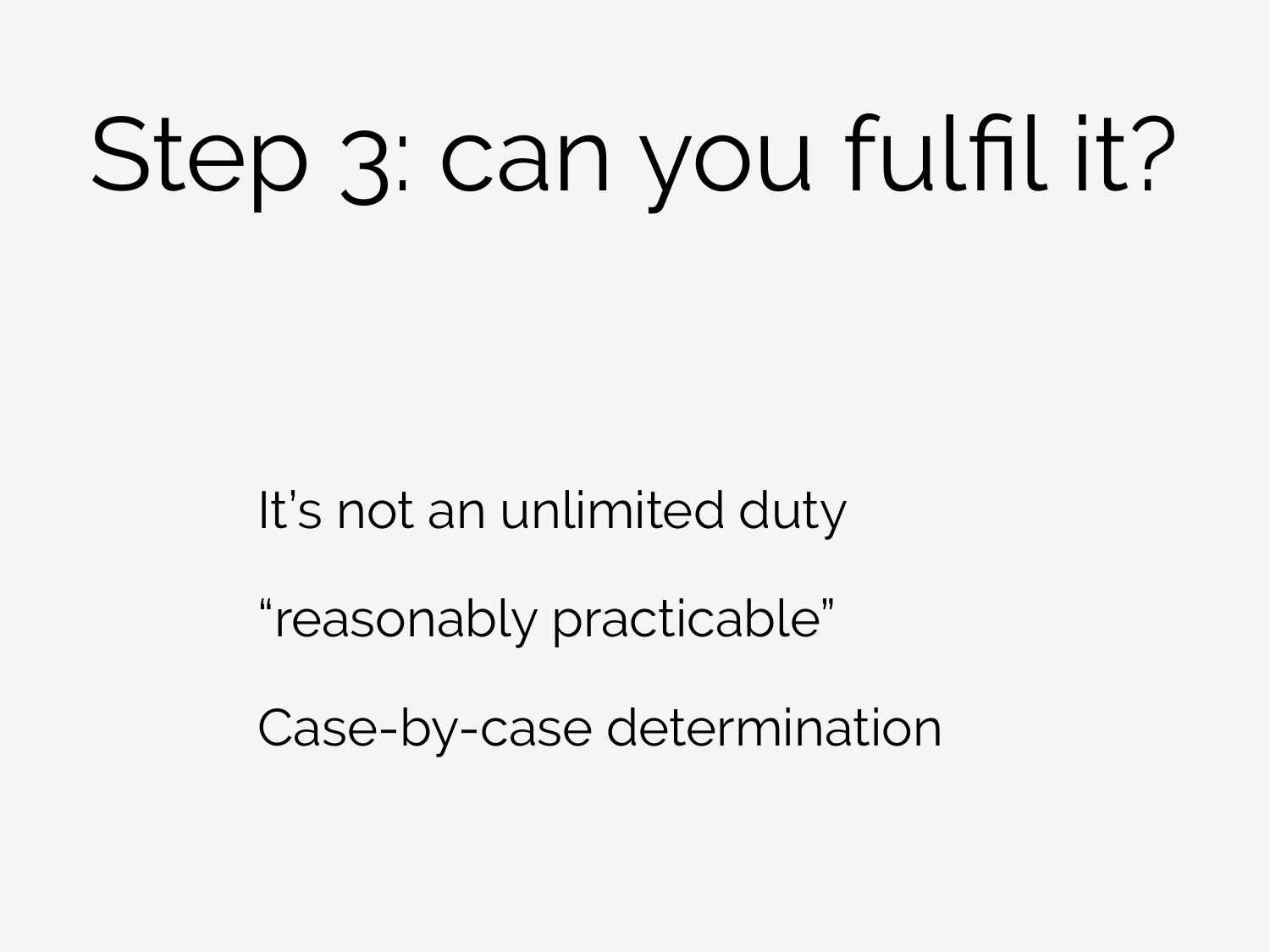## Step 4: ask about cost recovery

Perfectly reasonable

Ask the requesting authority

Especially if expensive

Chapter 22, CD Code of Practice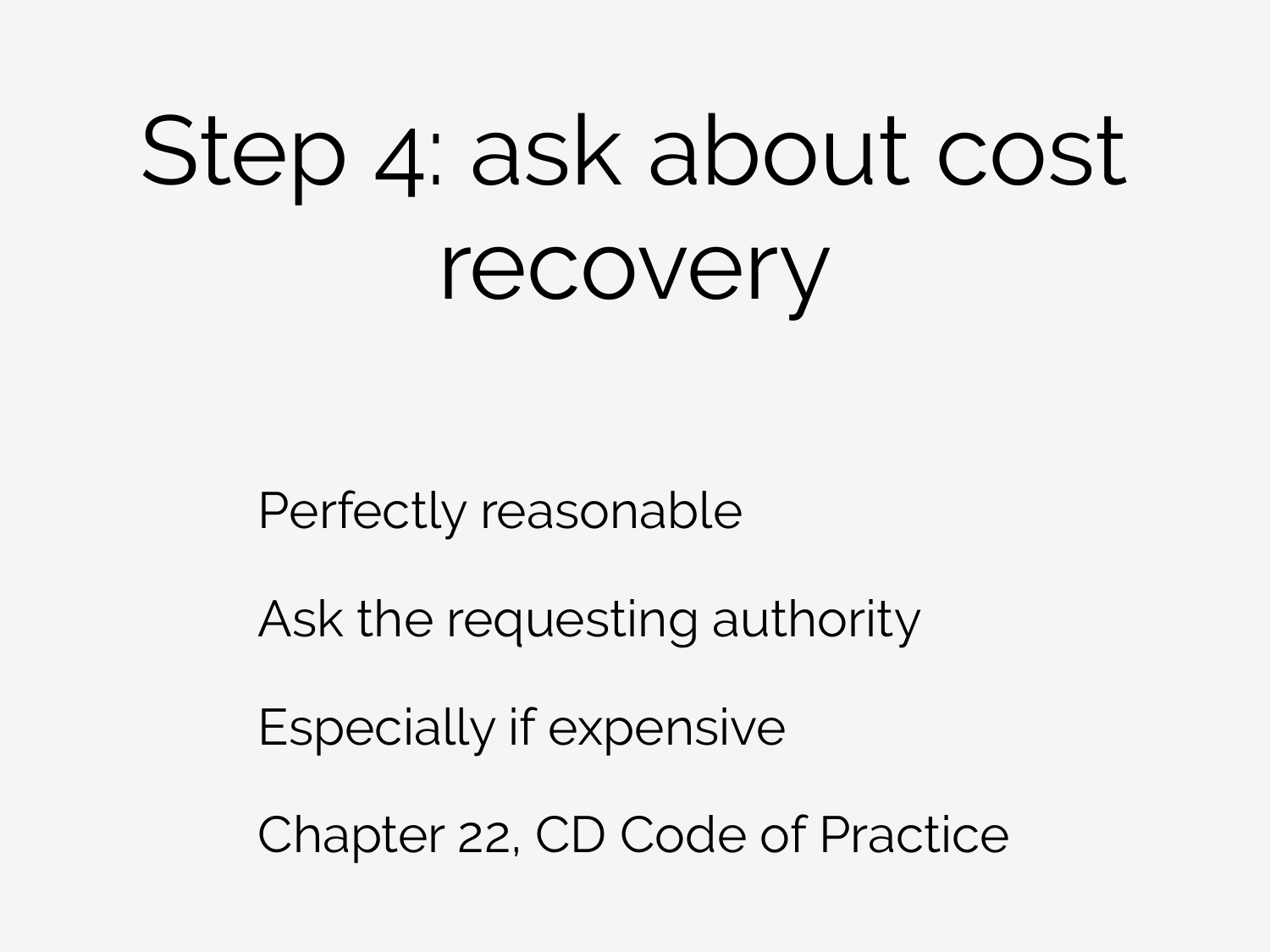## Step 5: keep records

Paras 24.10 - 24.11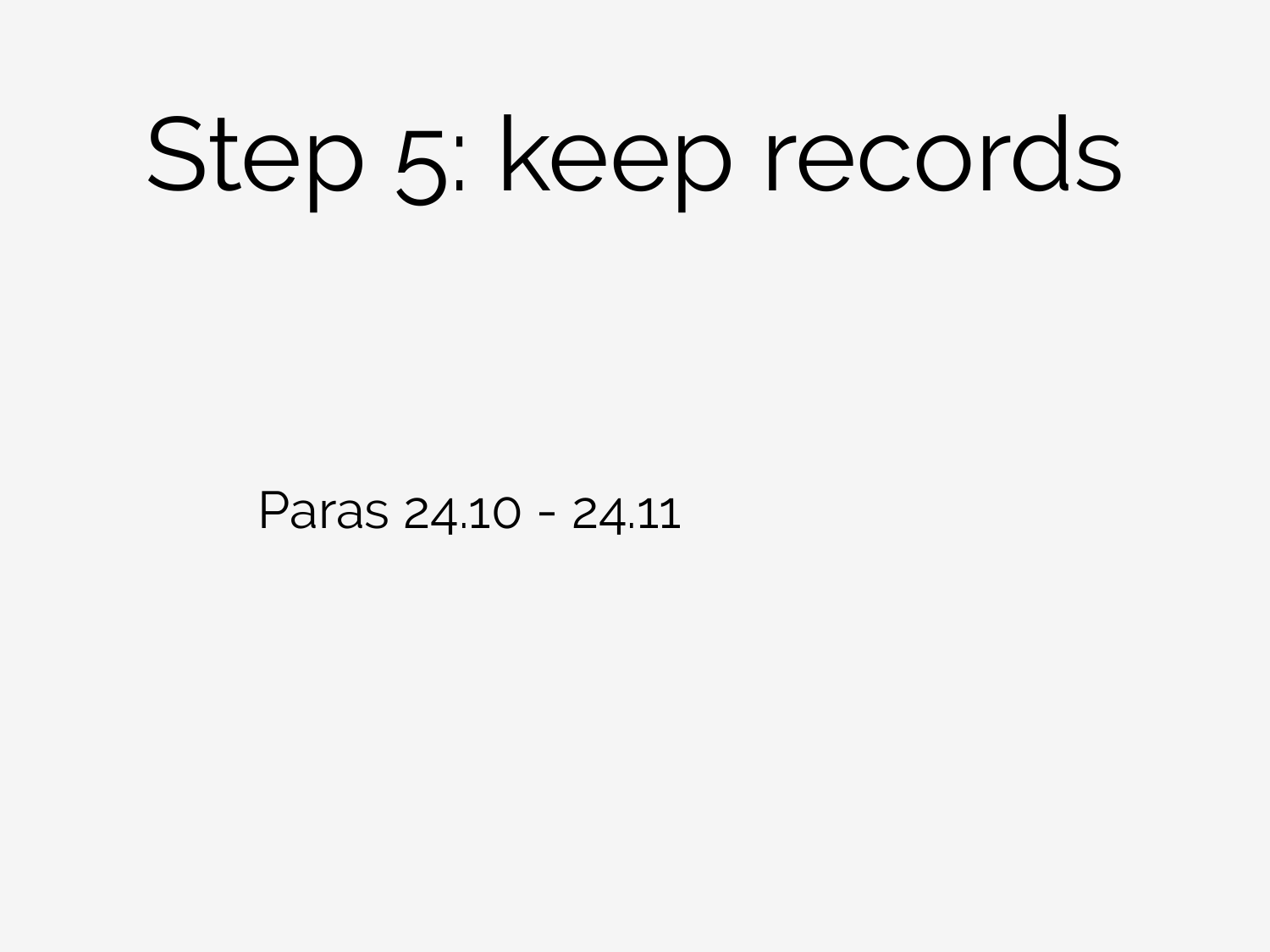## 24.10: record of the notice

24.10 The records to be kept by a telecommunications operator or postal operator, in respect of each authorisation should include:

- the identity of the public authority<sup>76</sup>;
- the URN of the authorisation;
- the date the relevant details of the authorisation were disclosed to the telecommunications operator or postal operator; and
- the date when the communications data was disclosed to the public authority or,  $\bullet$ where secure systems are provided by the telecommunications operator or postal operator, the date when the acquisition and disclosure of communications data was undertaken.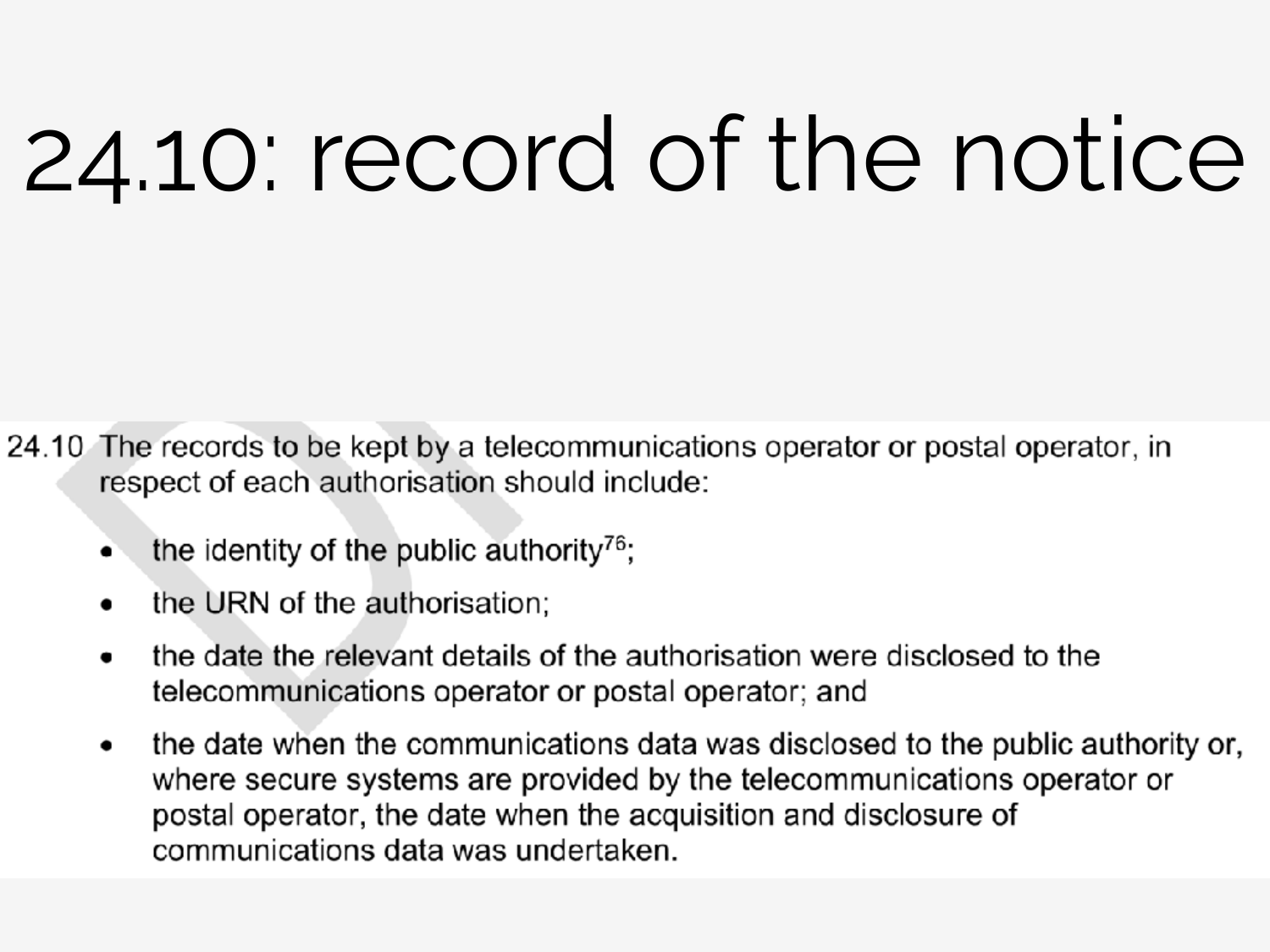## 24.11: record of the data

"keep sufficient records to be able to provide confirmation of **the exact communications data that has been disclosed** in the event of later challenge in court"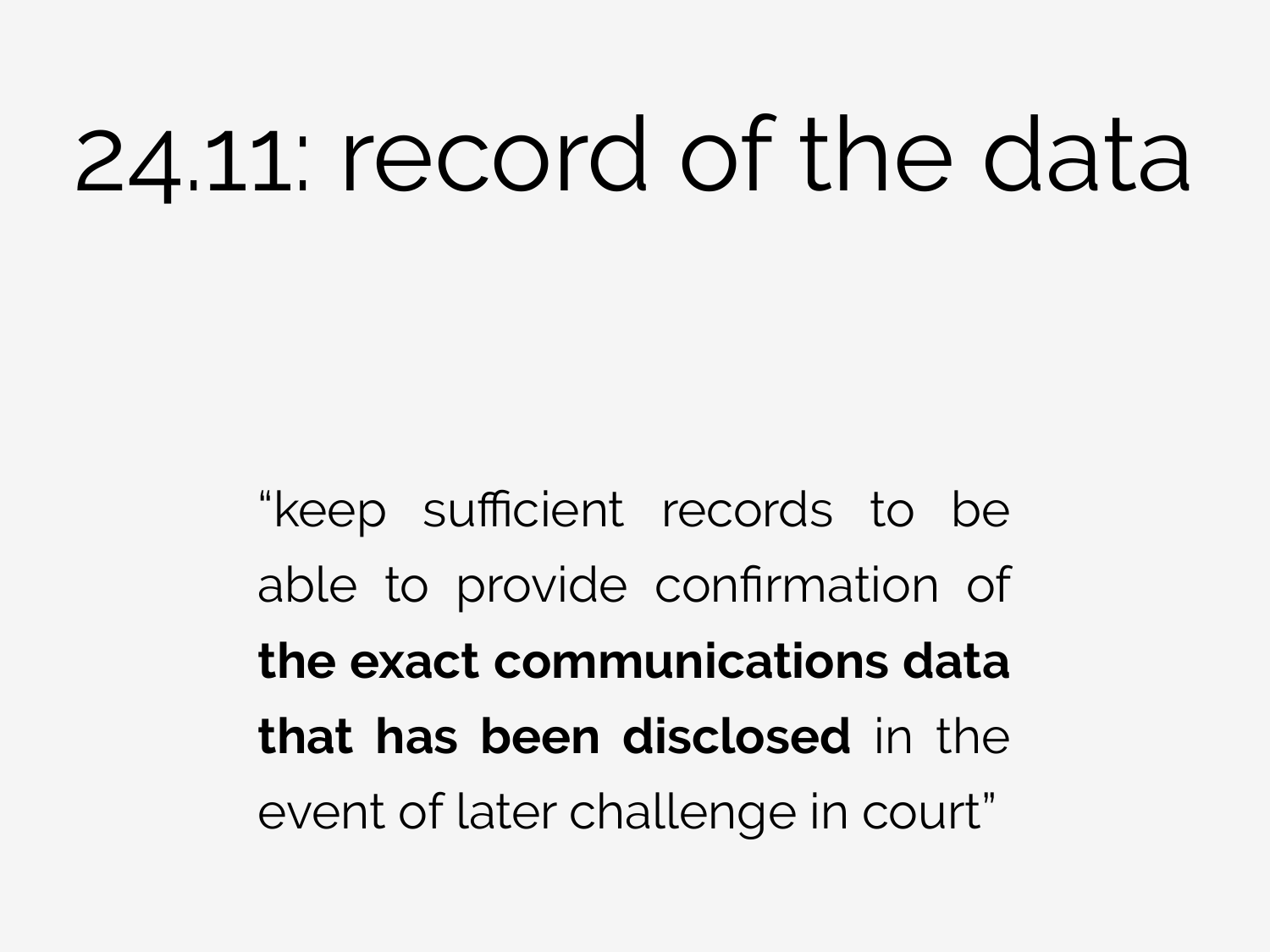## Step 6: witness statements and going to court

Witness statements: rare

Usually Scotland (IME)

E&W tend to write their own

Court: rarer still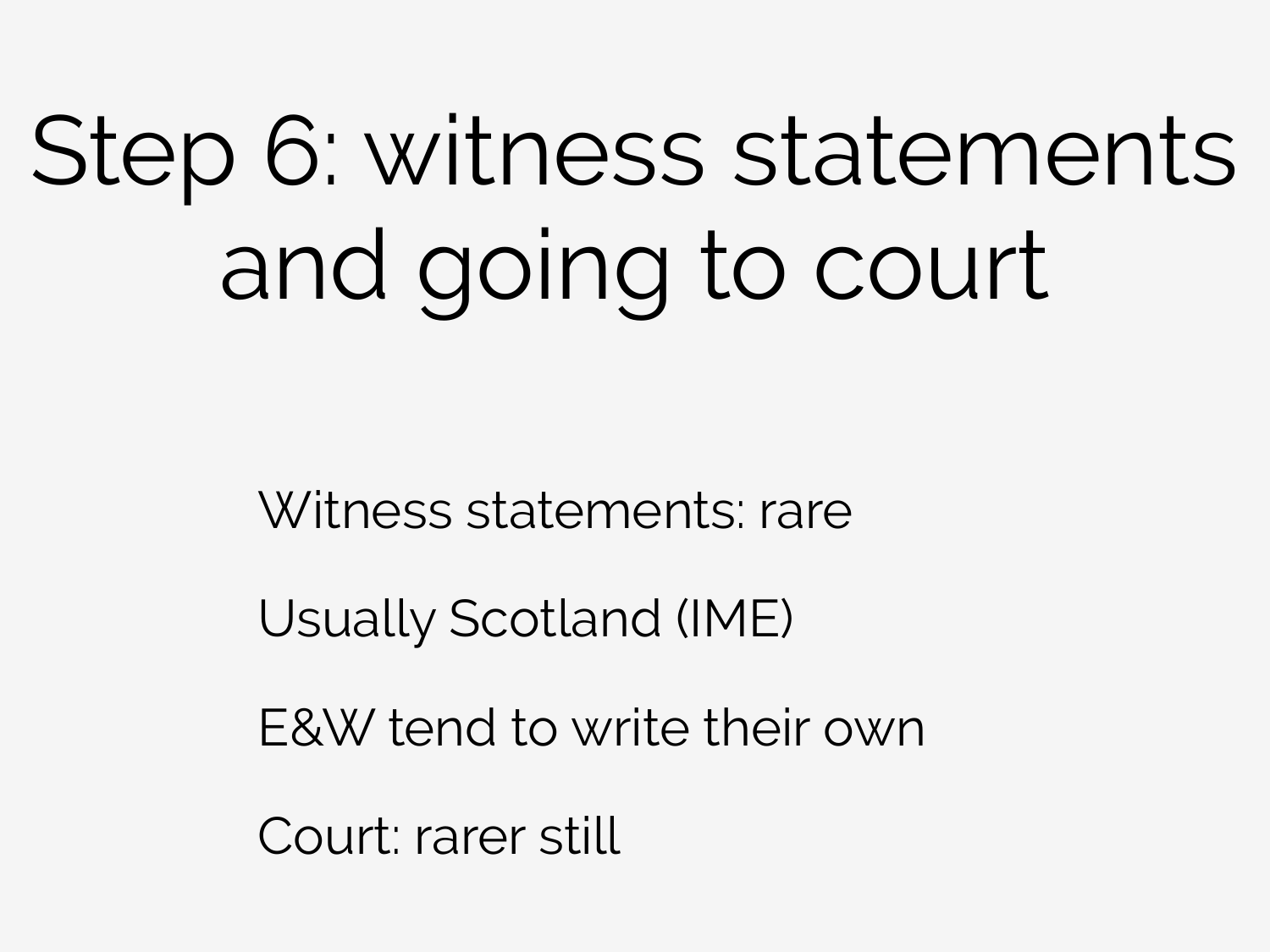## Setting your own policy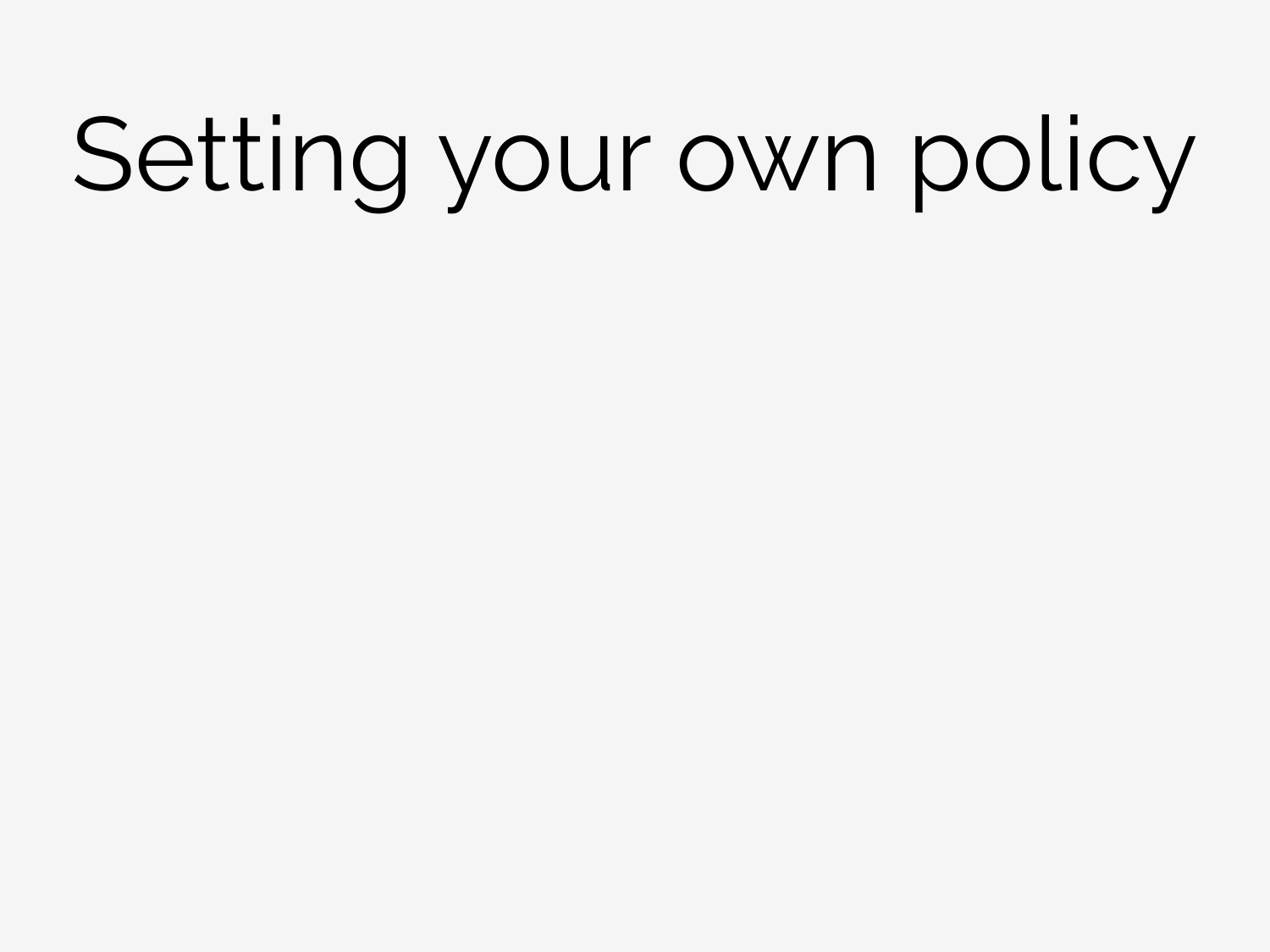## Disclosing notices, warrant canaries etc.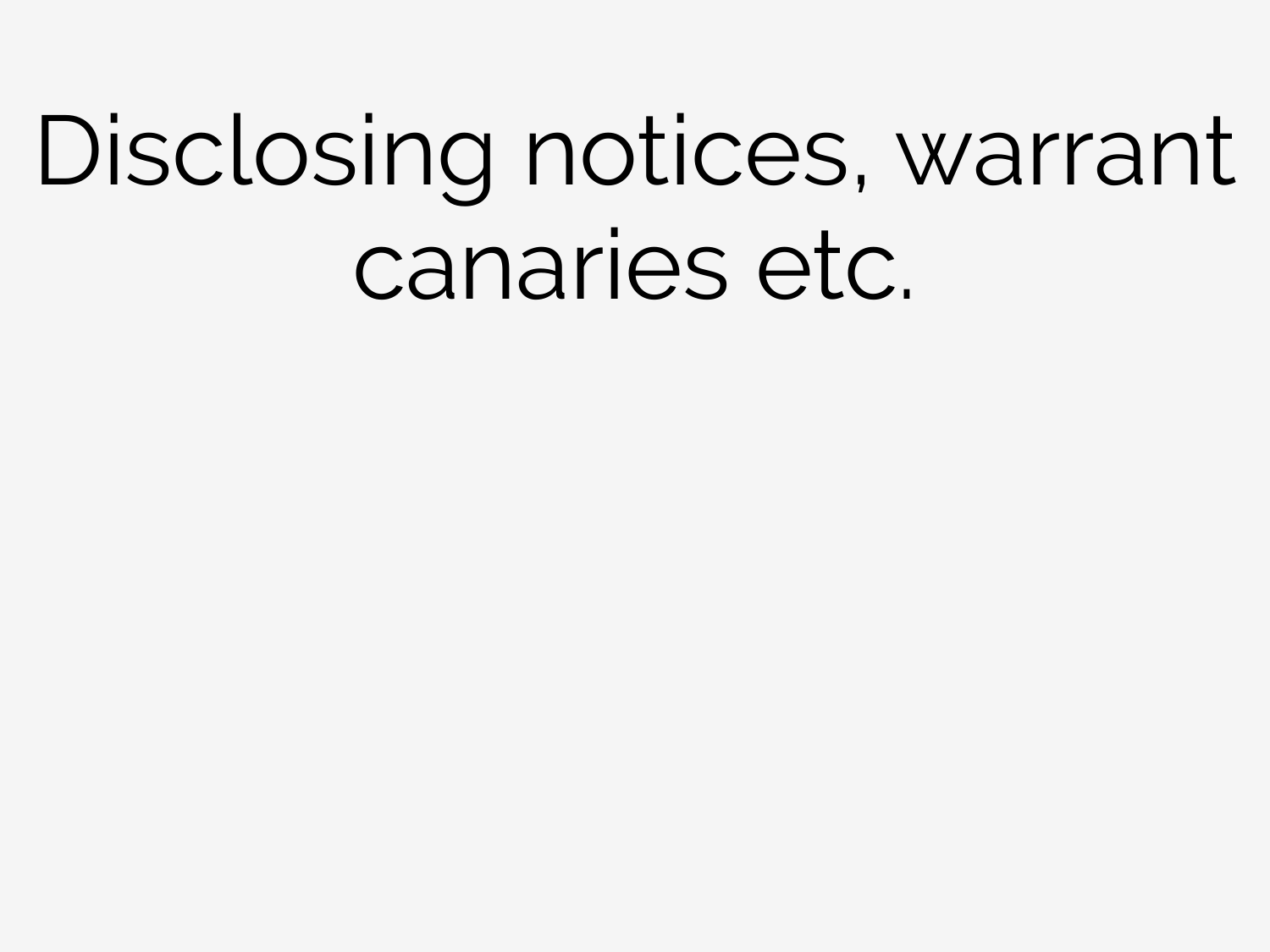# Notifying individuals

#### CJEU: "necessary"

#### Para 121, C-203/15 (*Tele2*)

(That's a case law reference, in case you care for such things!)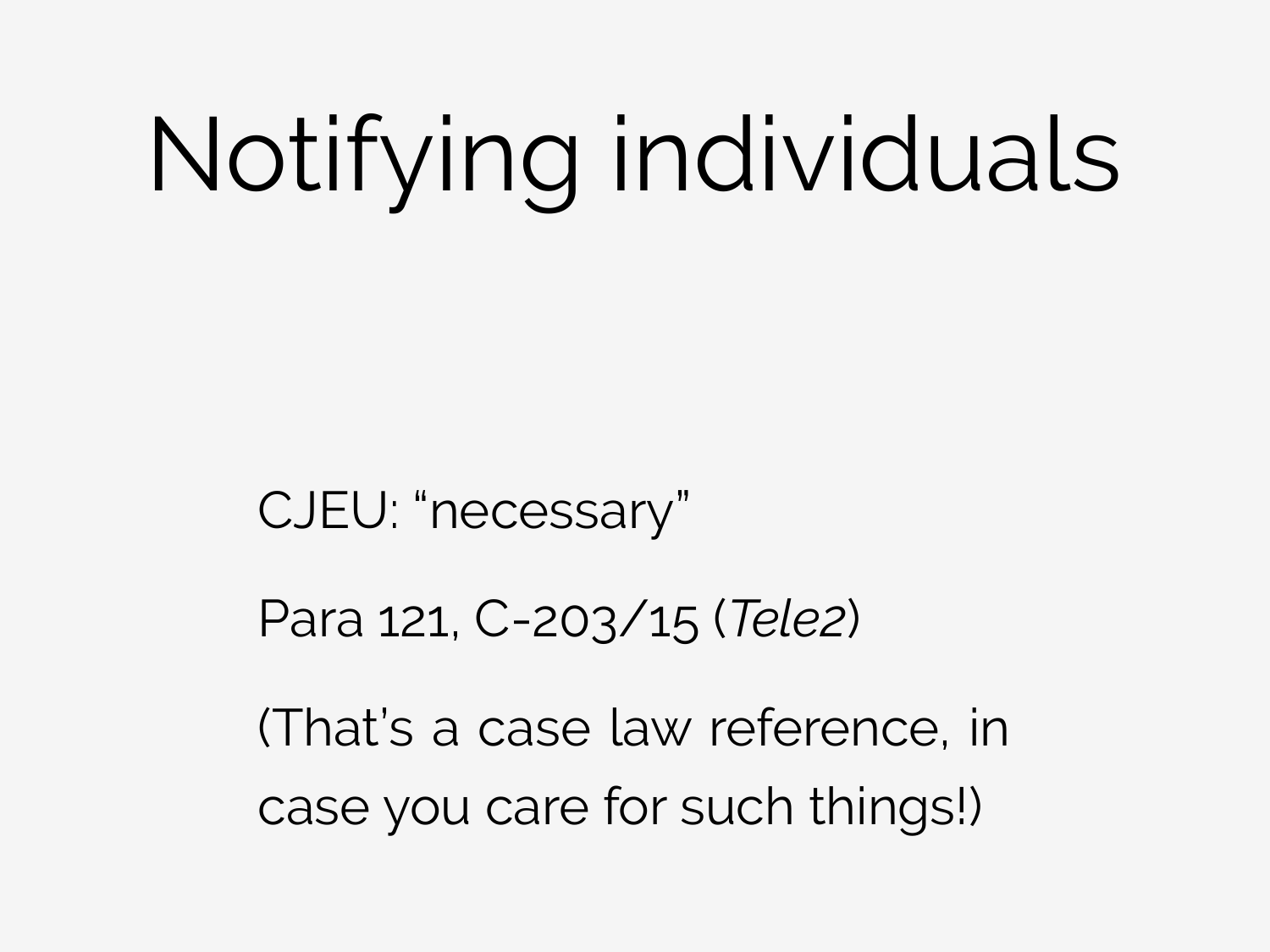## A requesting authority must …

"notify the persons affected … as soon as that notification is no longer liable to jeopardise the investigations being undertaken by those authorities."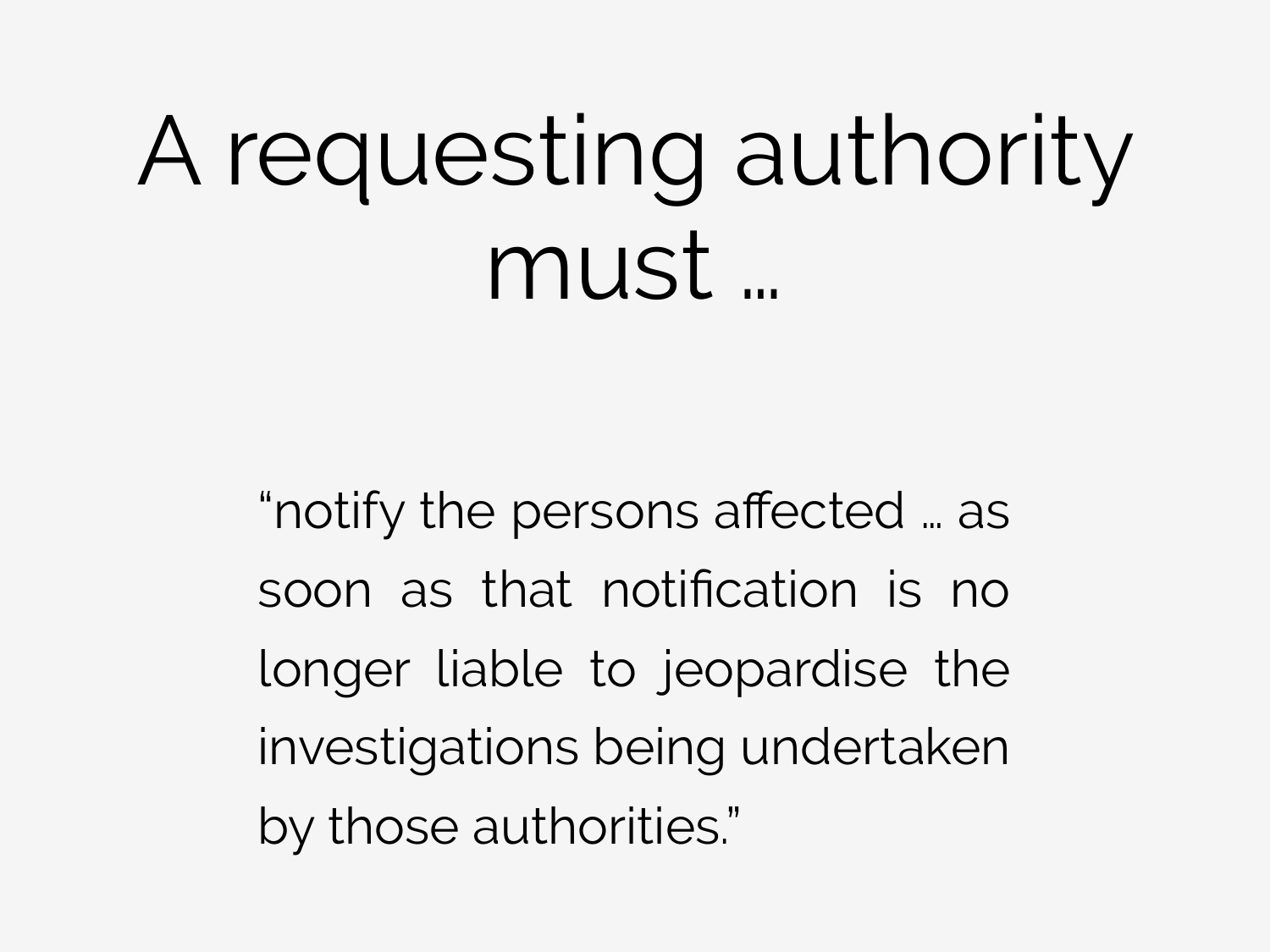Why?

"necessary to enable the persons affected to exercise, inter alia, their right to a legal remedy … where their rights have been infringed"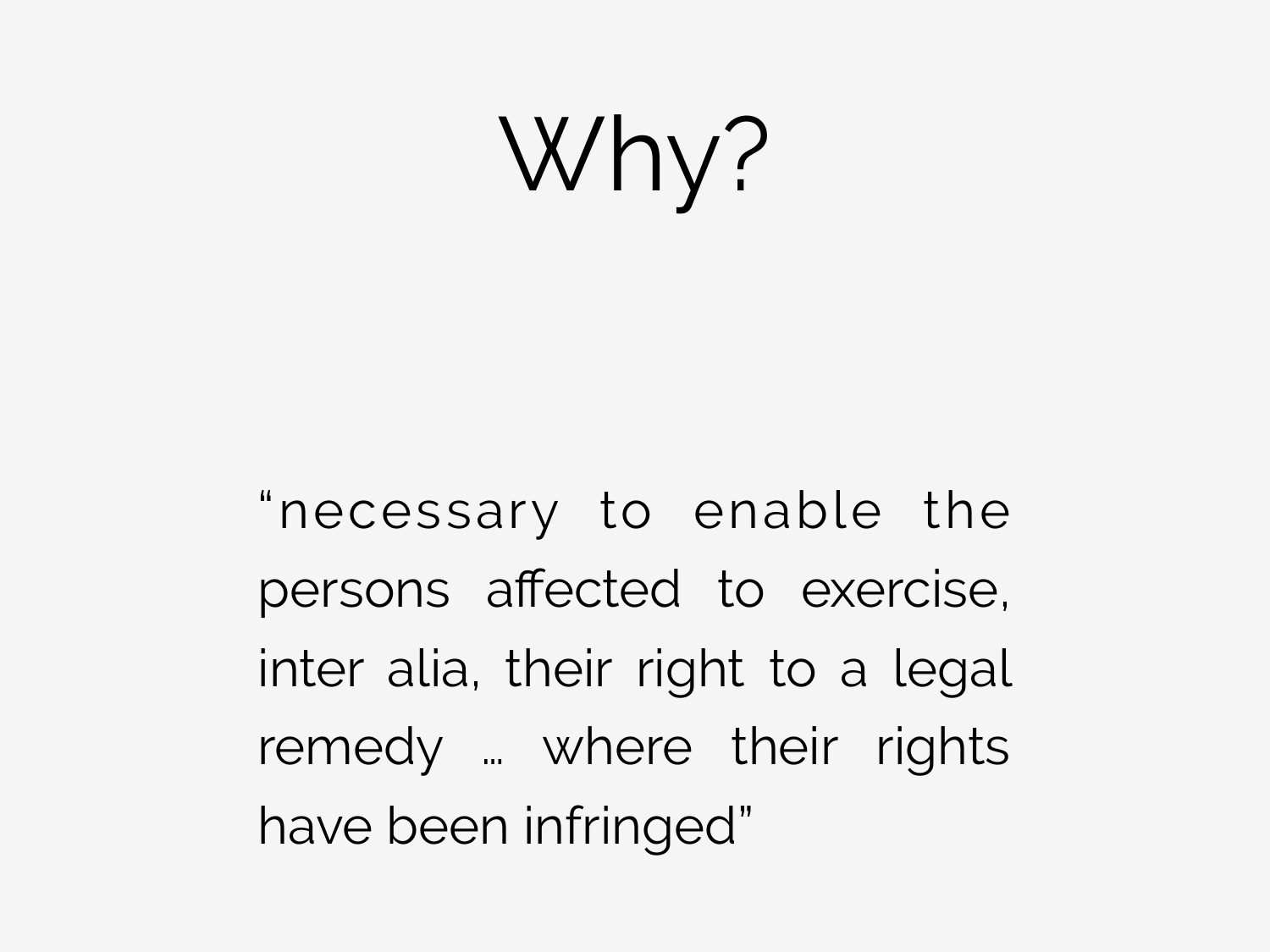#### However…

#### … and it's a big "however"…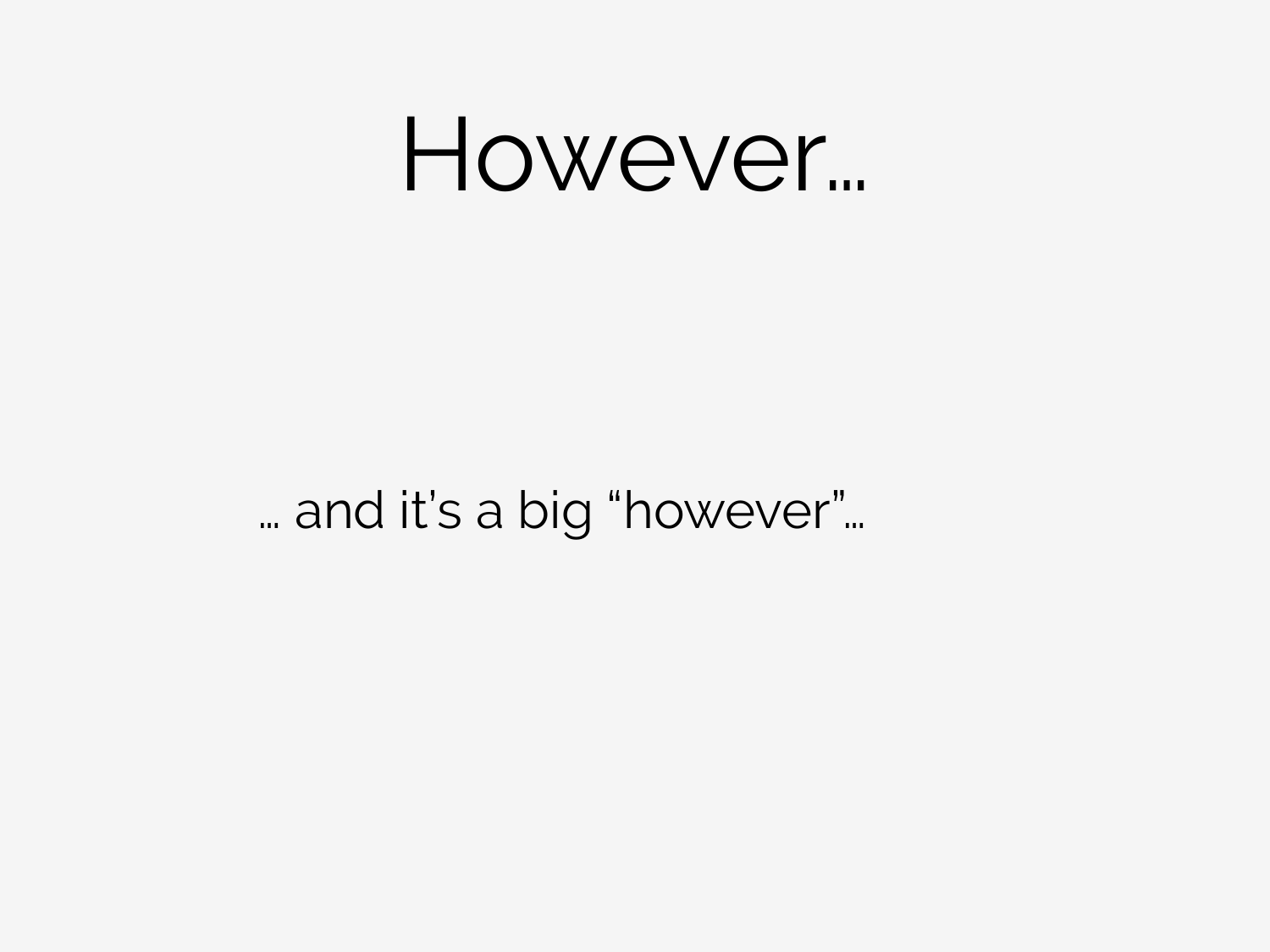## "Duty not to make unauthorised disclosures"

Interception warrant: offence, unless excepted (s57)

CD acquisition: offence, unless "reasonable excuse" (s82)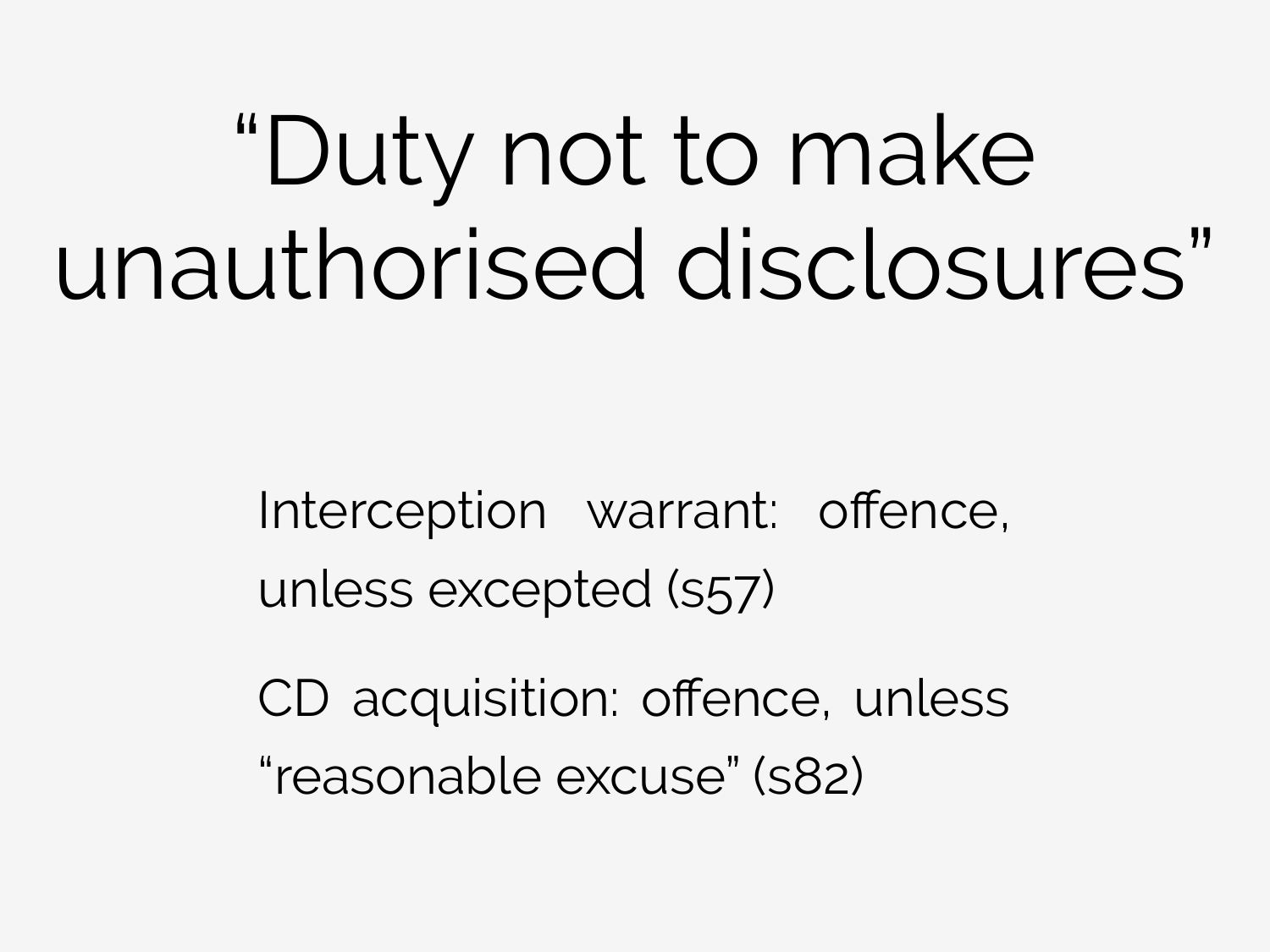## "Duty not to make unauthorised disclosures"

Retention notice: enforceable via injunction (s95)

TCN/NSN: enforceable via injunction (s255)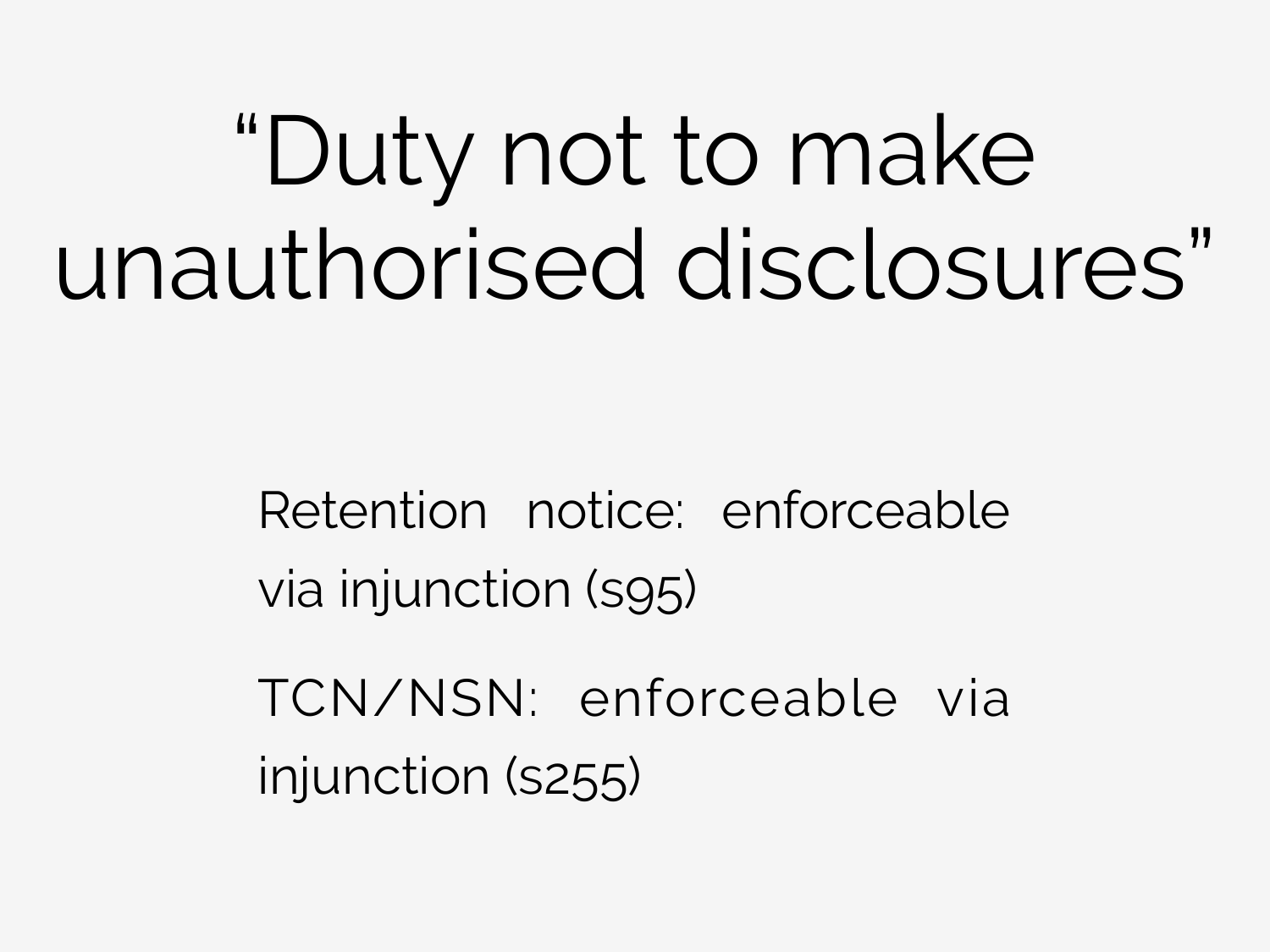## Official Secrets Act(s)

You'd also want to check these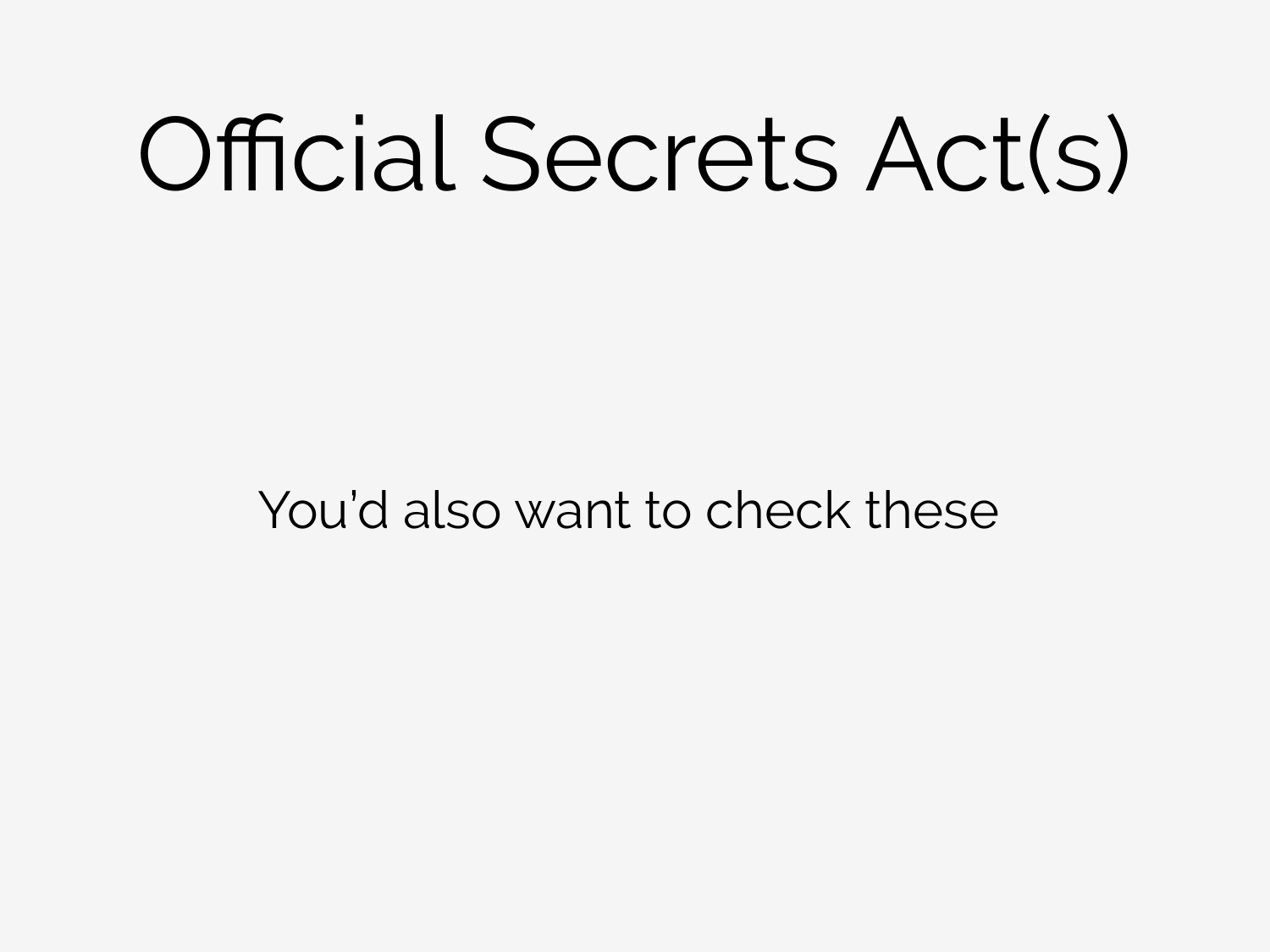### "Warrant canaries"

#### IMHO, a risky proposition If you fail to remove, fraud?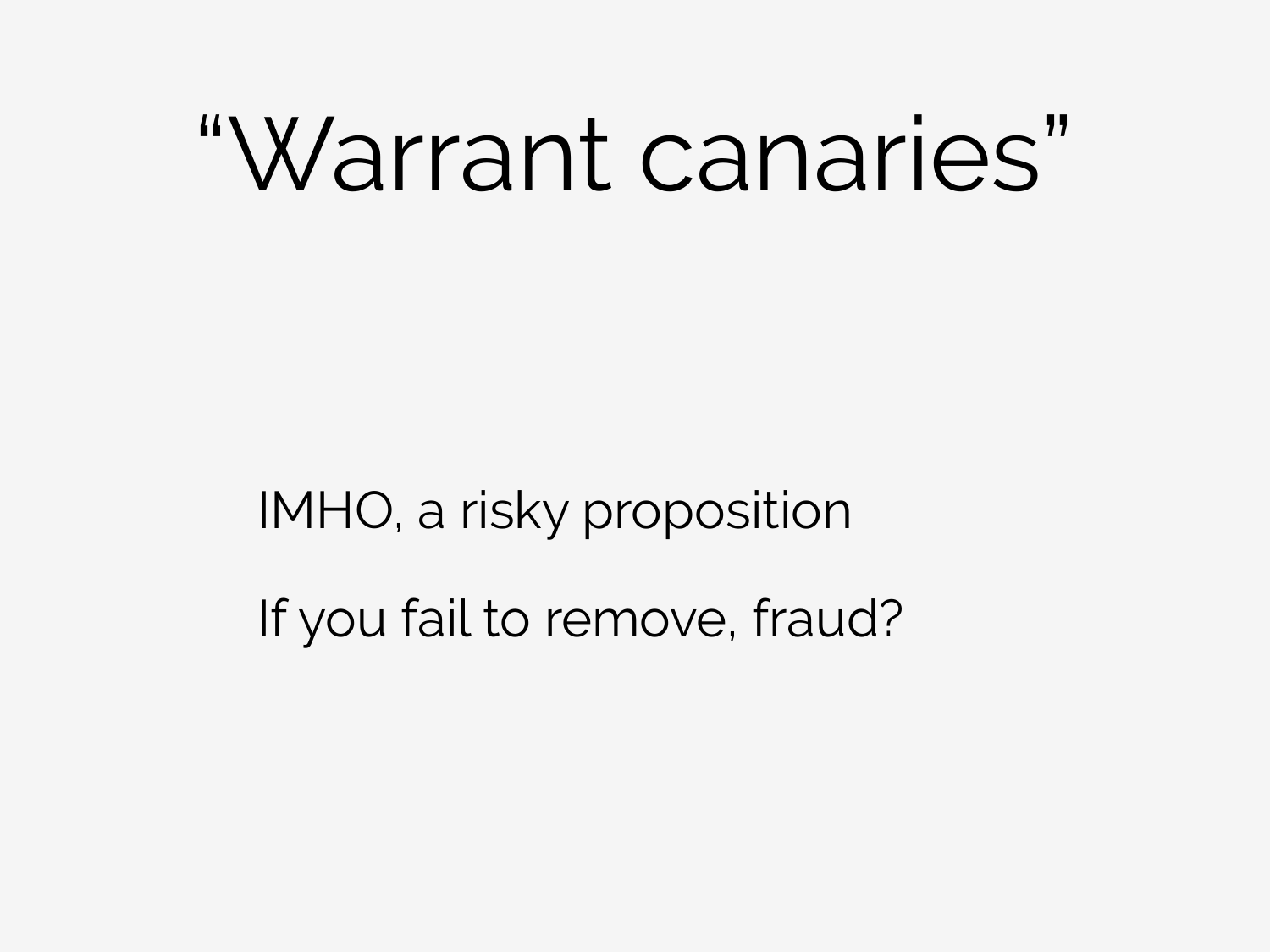## What I've covered

Where we are now

Handling demands

Your policy / disclosures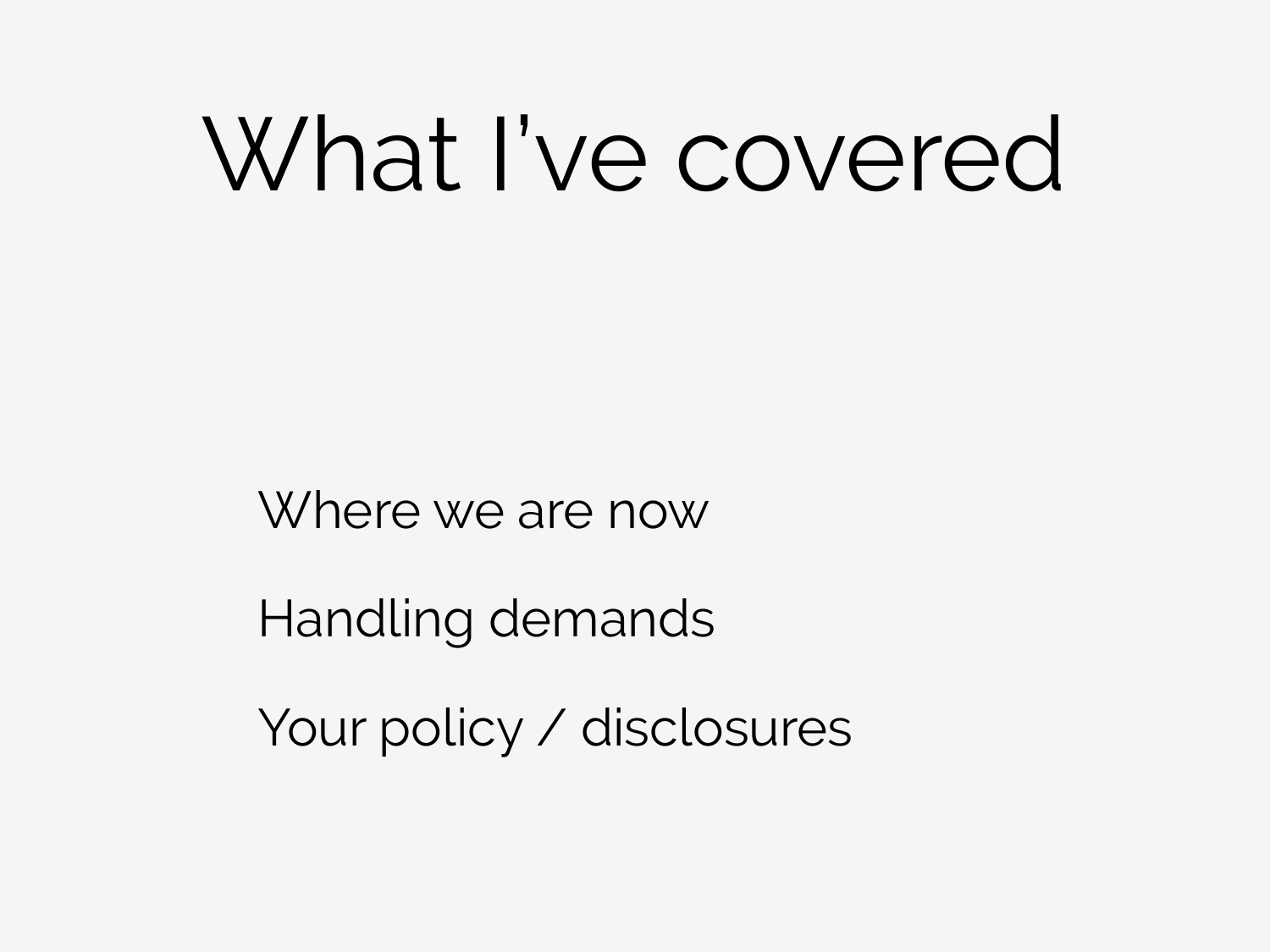#### Questions?

neil@decodedlegal.com

6E88 8278 FC2F 5394 9CA8 F4D7 209B C807 4272 8155

@decodedlegal.com

@neil\_neilzone